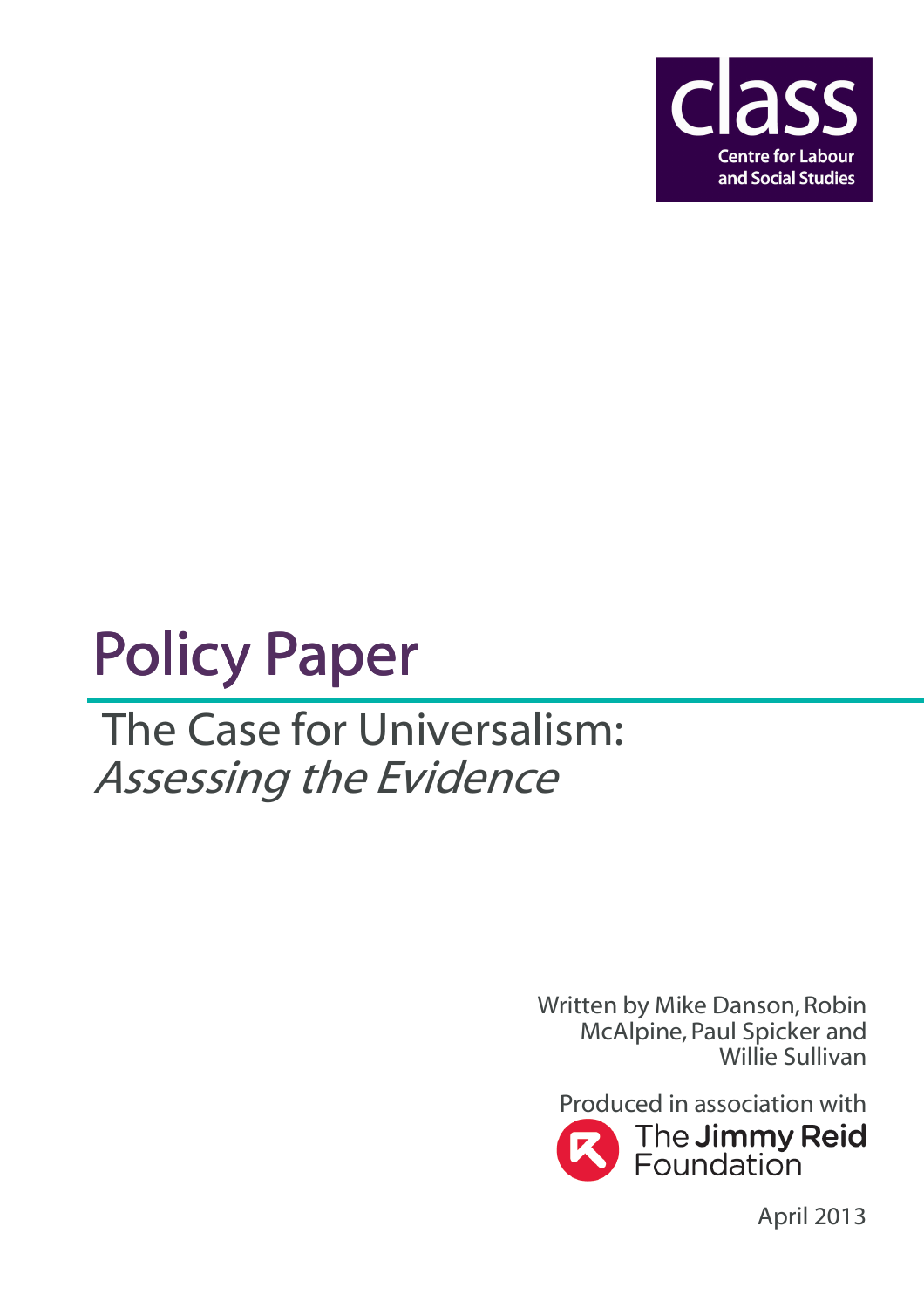### Acknowledgements



### The **Jimmy Reid**<br>Foundation

This Paper is an updated UK version of the recent Jimmy Reid Foundation report—The Case for Universalism: An Assessment of the evidence on the effectiveness and efficiency of the universal welfare state.

#### **Authors**

Mike Danson is Professor of Enterprise Policy at Heriot-Watt University. He has worked on issues of poverty, worklessness and inequality for many years and recently co-organised the "Whose Economy?" seminar series with Oxfam in Scotland. Robin McAlpine is Director of the Jimmy Reid Foundation and Editor of the Scottish Left Review

Paul Spicker is Professor of Public Policy at the Robert Gordon University, and the author of books on poverty and social security including Poverty and Social Security (1993), The idea of poverty (2007) and How social security works (2011).

Willie Sullivan works as the Scottish Director of the Electoral Reform Society and owns and runs a small retail business. He is a founder member of Compass UK and Convenor of Compass in Scotland.

### **The Jimmy Reid Foundation**

The Jimmy Reid Foundation is a think tank and advocacy group focussed on practical policy proposals for transforming Scotland which are based on analysis and investigation of the current Scottish and global political, cultural and social situation.

www.reidfoundation.org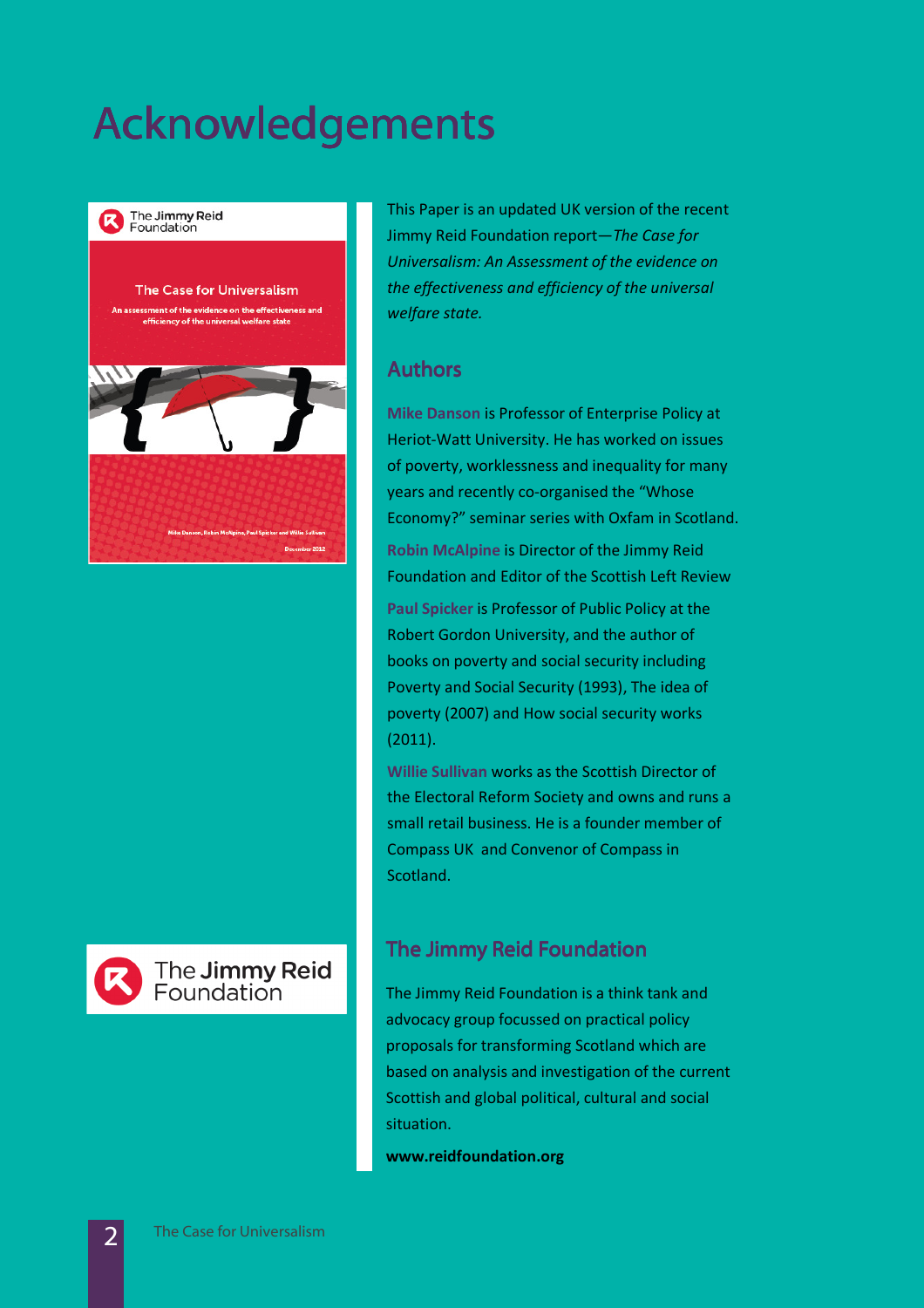### Executive summary

Universalism is once again edging up the political agenda. This underlying principle behind the welfare state has always been reviled by those who wish to see it dismantled, but more immediately concerning is a growing acceptance that in order to protect vital public services the ideal of universal coverage should be abandoned in favour of selectivity. But this is a false dichotomy - universalism is not an ideal.

To paraphrase Zoe Williams (2013), setting people in different income brackets against one another and dividing people by imagined characteristics is a powerful political tool. Creeping selectivity is justified by the argument that those with the broadest shoulders should forgo some entitlements so that the system can continue to provide for those most in need. Policies capping housing and child benefit have started down a pernicious road which can lead in one direction only - detachment and then residualisation. The reality is that wholesale reform of the welfare state is taking shape behind this increasingly acceptable encroachment into universalism.

What has been largely absent from the debate is any serious analysis of the two proposals on the table – a defence of the universal welfare state versus increasing selectivity. So what do we find when we go beyond the rhetoric? This report examines four crucial aspects of universalism:

- Social impact
- Economic impact
- Implications for taxation, redistribution and equality
- Implications for political philosophy

Where possible the report has sought to rely on verifiable data and established analytical frameworks, rejecting unsubstantiated political rhetoric. The findings are straightforward:

- Moving from universalism to selectivity increases social and economic inequality and diminishes rather than enhances the status of the poor.
- Selectivity requires processes and procedures that separate benefit recipients from the rest of society, increasing stigmatisation and reducing take-up.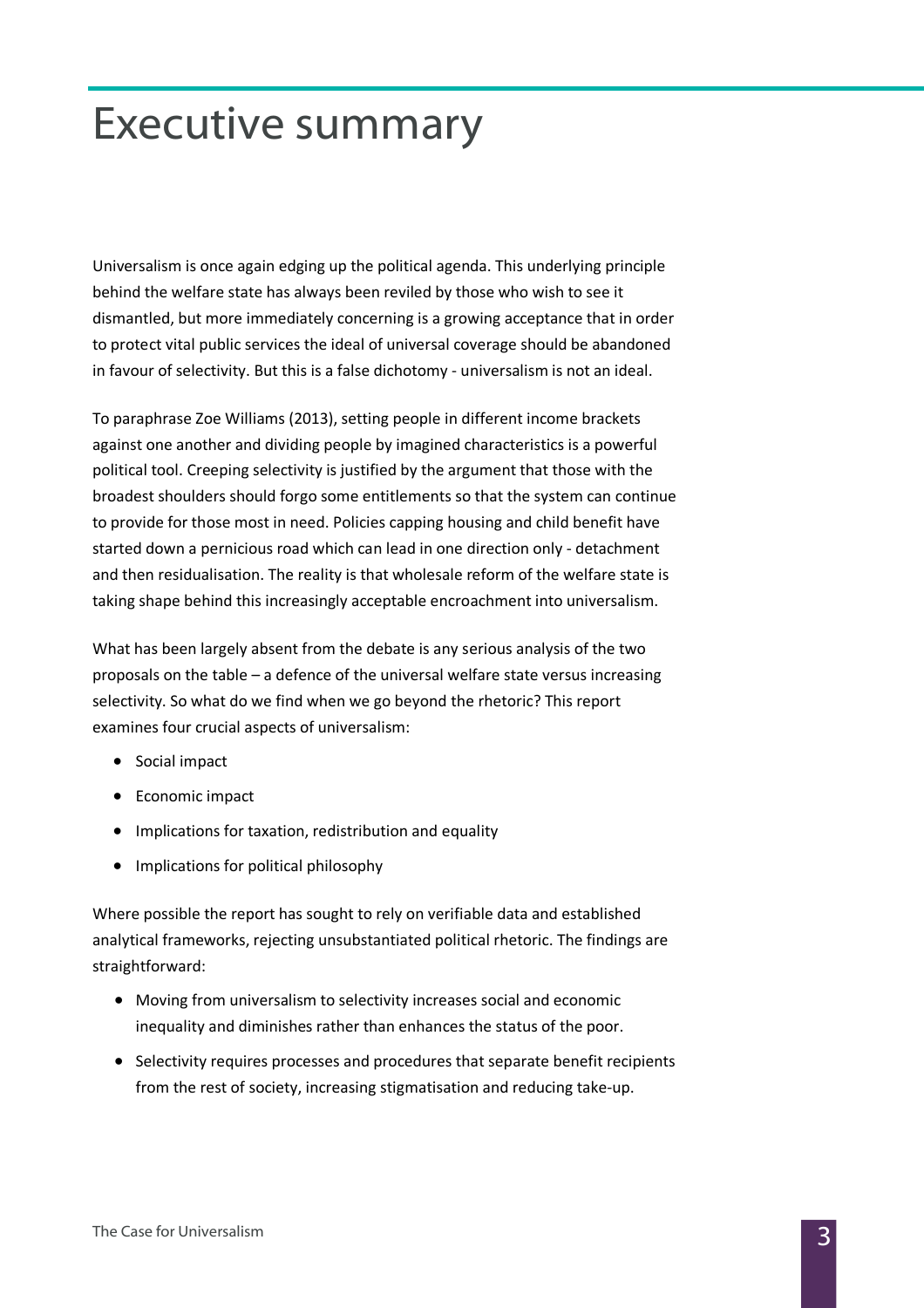- Universalism is incredibly efficient the selective element of pension entitlement is more than 50 times more inefficient than the universal element measured in terms of fraud and error alone and without even taking into account the cost of administration.
- In economic terms universalism is clearly shown to deliver Merit Goods (things we all benefit from) and Public Goods (things that could not be delivered without collective provision) which selectivity simply cannot deliver.
- The economic impact of universalism is much greater than the economic impact of selectivity because of the multiplier profile of expenditure.
- Universalism also creates positive economic stability by mitigating the swings in the business cycle and creating much more economic independence among the population.
- On virtually every possible measure of social and economic success, all league tables are topped by societies with strong universal welfare states.
- Universalism creates a higher and more progressive tax base which also improves economic stability, reduces price bubbles and creates more efficient flatter income distributions.
- Universal benefits promote gender equality and do not suffer from the inherent bias built into a system designed within a framework of assuming a male breadwinner model of welfare.
- There is a 'paradox of redistribution' which creates the rather counterintuitive result that systems where benefits are not targeted towards lowincome groups are the ones that most benefit low-income groups.
- It is impossible to disentangle redistributive tax and universalism if universalism is reduced, redistributive taxation is reduced and vice versa.
- Where social services are 'rationed' for those on lowest incomes, the quality of the services decline without 'majority buy-in' for those services.
- Selectivity is not a form of universalism but the rejection of universalism. Selectivity is a cost-driven judgement, universalism a function-driven judgement.
- Selectivity and universalism are elements of two entirely different political philosophies – universalism is inextricably linked to the European Social Model, selectivity is inextricably linked to US neoliberalism.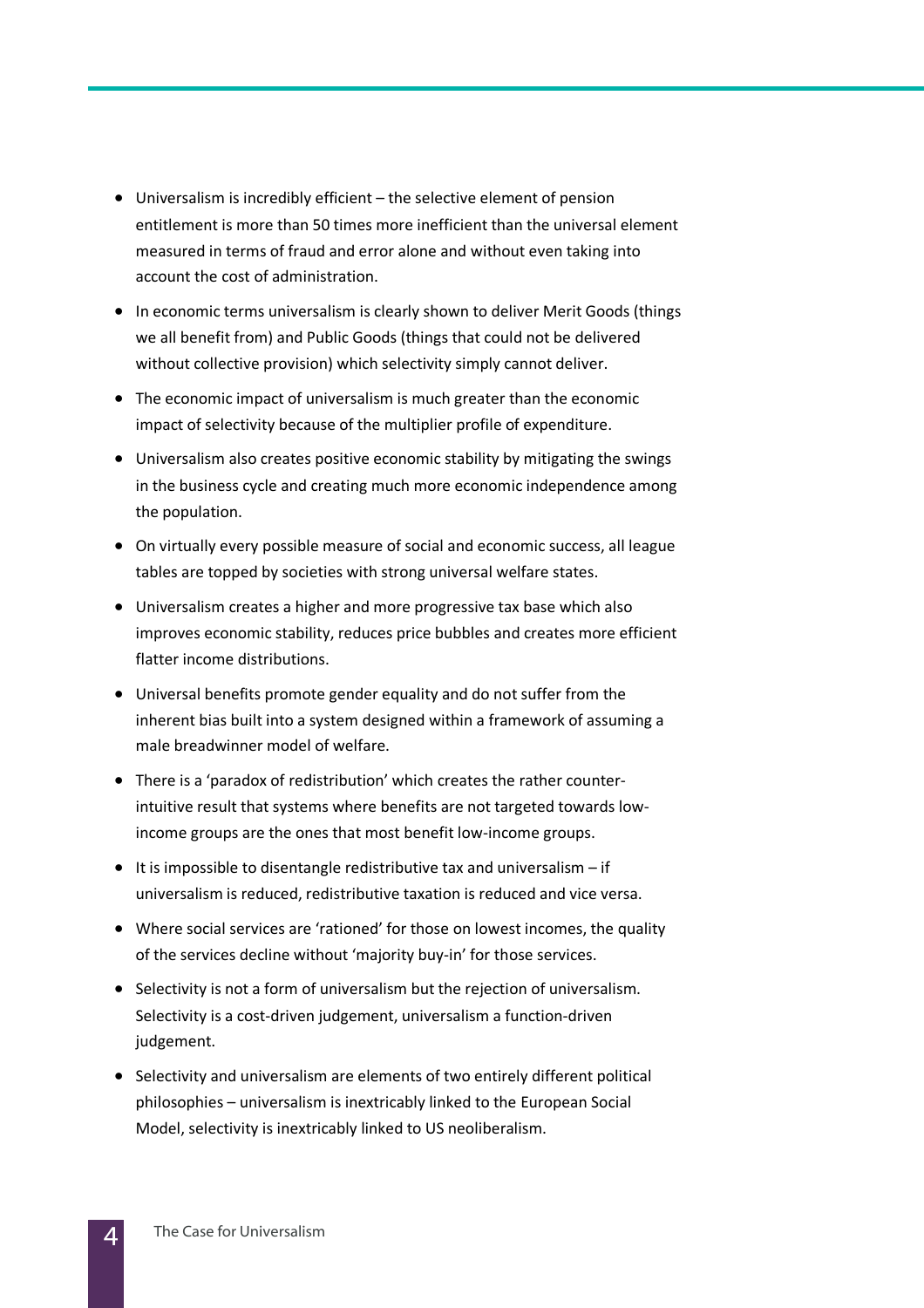- Wherever we find a move from universalism to selectivity we find privatisation and corporate profiteering, often at the expense of those least able to bear the impact.
- If all of the available data is pulled together and the conclusions drawn, the historical and contemporary evidence strongly suggests that the appropriate response to austerity is to increase universal provision and so stimulate economic activity, equalise damaging wealth disparity and improve both government and wider economic efficiency.

That the evidence is so compelling and yet that the current debate on universalism has made little or no reference to that evidence is a sign of the lack of serious analysis that has been given to the claims made against the universal welfare state. A divisive, economically inefficient system which increases inequality, reduces the quality of social services, stigmatises and damages the wellbeing of the poor but benefits large corporations is being advocated without any coherent evidence-based case being made.

If there is to be a process of breaking down universal social provision it is essential that it is an informed process. Of course, if the process is informed then it is hard to see how the outcome could be the breaking down of universal social provision.

Universalism is progressive, redistributive taxation and seamless provision of social welfare for all in a linked social system. It is a social system based on the dual principles of 'from each according to ability to each according to need' and 'from the cradle to the grave'. It has produced the most effective society civilisation has yet achieved. We undermine that system at our peril.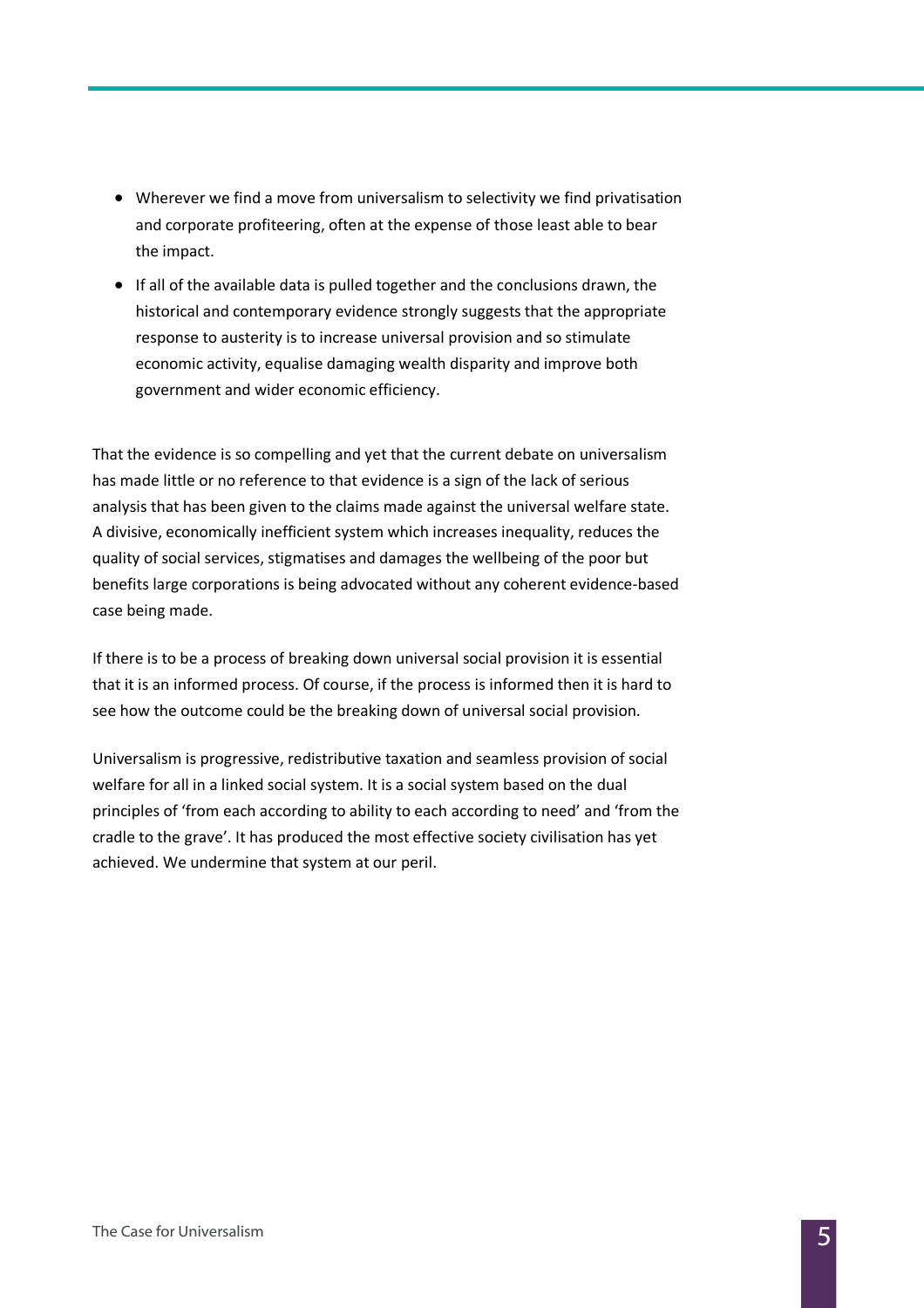### The Social Impact of Universalism

One of the central questions in social policy, Richard Titmuss (1987) argued, is how to include the poor. It is not the only issue to be considered, because social policies in general do far more than safeguarding people from poverty: in social security, which is where the debates about inclusion have been most strongly focused, there are further issues to consider – social protection, redistribution, fairness, economic management and many others. It is critically important, however, in deciding what services should do and how they should do it.

There are three main strategies. One is selectivity: services are targeted at and delivered to poor people directly. That calls for some method of identifying who is poor and who is not, and the process is often difficult. There are problems in identifying the boundaries, treating people fairly, and dealing with changes in circumstances. Beyond that, selective services can be socially divisive, because they rest on a distinction between the poor and the non-poor. Selectivity, Peter Townsend (1976) argued,

"fosters hierarchical relationships of superiority and inferiority in society, diminishes rather than enhances the status of the poor, and has the effect of widening rather than reducing social inequalities. ... it lumps the unemployed, sick, widowed, aged and others into one undifferentiated and inevitably stigmatised category."

The second approach to social inclusion is solidarity. Most people in society are part of a complex series of social relationships, based on families, communities, work, education and government provision; social cohesion depends on overlapping, intertwined networks of mutual responsibility and support. People are said to be 'excluded' when they are not part of such systems - when they are left out, shut out or pushed out (Spicker, 2007). Social policy in continental Europe has been based on a progressive extension of solidarity, beginning with people developing mutual support, but subsequently seeking to include people who would otherwise be left out (Baldwin, 1990). The central problem with this model is that solidarity and mutual support can be exclusive as well as inclusive (Paugam, 2004); there might still be the same kind of social divisions that characterise selective provision.

The third strategy is universalism: providing services to everyone as of right. Universalism can be directed at broad categories of people, such as older people or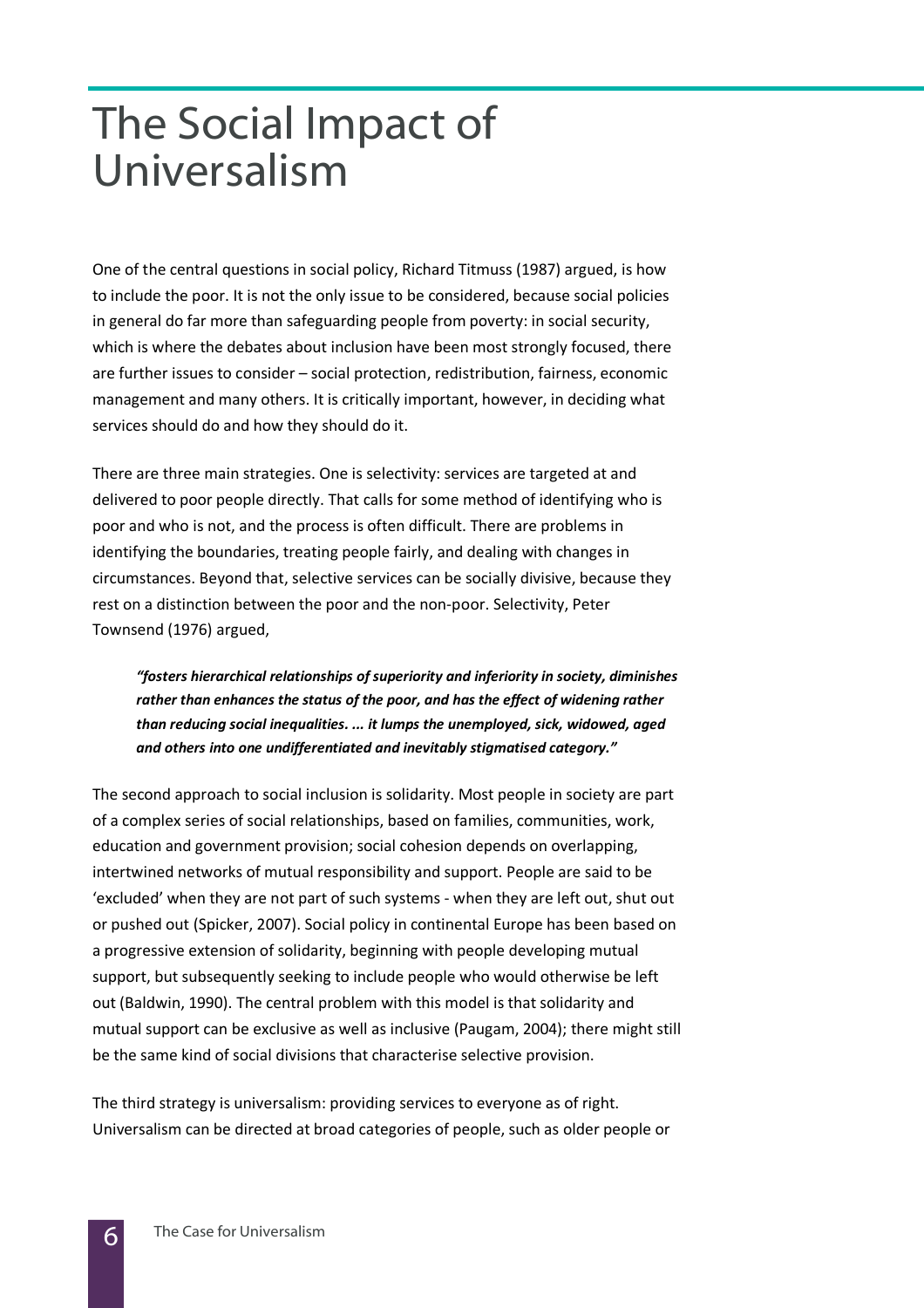children, but it does not distinguish between different categories of people on the basis of income or wealth. The best examples in the UK are probably health care and education, but the examples that most people focus on are more controversial, such as Child Benefit or the Winter Fuel Payment for pensioners. The practice of paying benefits regardless of income is obviously inclusive, and one of the key points in favour of universalism has been that it protects the poor along with everyone else, without stigmatising people. They avoid, as far as it is possible to avoid, procedures that separate benefit recipients from the rest of us.

Universalism is controversial, however. Its critics ask, 'what sense does it make to provide benefits for rich people?' The main arguments that we should not provide for the rich come from the political right: that universality is potentially expensive (probably true), that the system is not understood by the public (true again), and that benefits and services should be confined to a safety net (which is disputable). To those arguments, however, we need to add further objections from the left.

Howard Glennerster from the LSE has suggested that in attacking universal provision, the Coalition is directing its fire at its own core vote: "This is a battle to stop the middle classes assuming that the state is there to provide for their university education and comfort in old age" (Blastland, 2010). The arguments for universalism begin with principles. Universal benefits and services are there because people have a right to welfare. They do not lose that right if their situation changes, and particularly they do not lose that right if they earn more. The right is sometimes described as a right of citizenship (Lister, 1990), but that term suggests that it only goes to citizens, or formal members of the club; there is a case for offering services like health and education more widely, taking in migrants and visitors. Part of this is an argument for equality. Societies which offer equal rights are better for everyone; societies that are less equal are worse for everyone (Wilkinson and Pickett, 2009). But part of the argument, too, is an argument from self-interest; if everyone has rights, we all have a stake in the services, and that is part of making things better for ourselves as well as for others.

Other aspects of the argument focus on the politics of welfare. Benefits and welfare services are unavoidably redistributive: the people who pay are not necessarily the same people as those who benefit. Education is not just paid for by parents; the cost of roads is not just met by drivers; the cost of health care is not just met by sick people. Some of our public services - for example, commuter rail transport, higher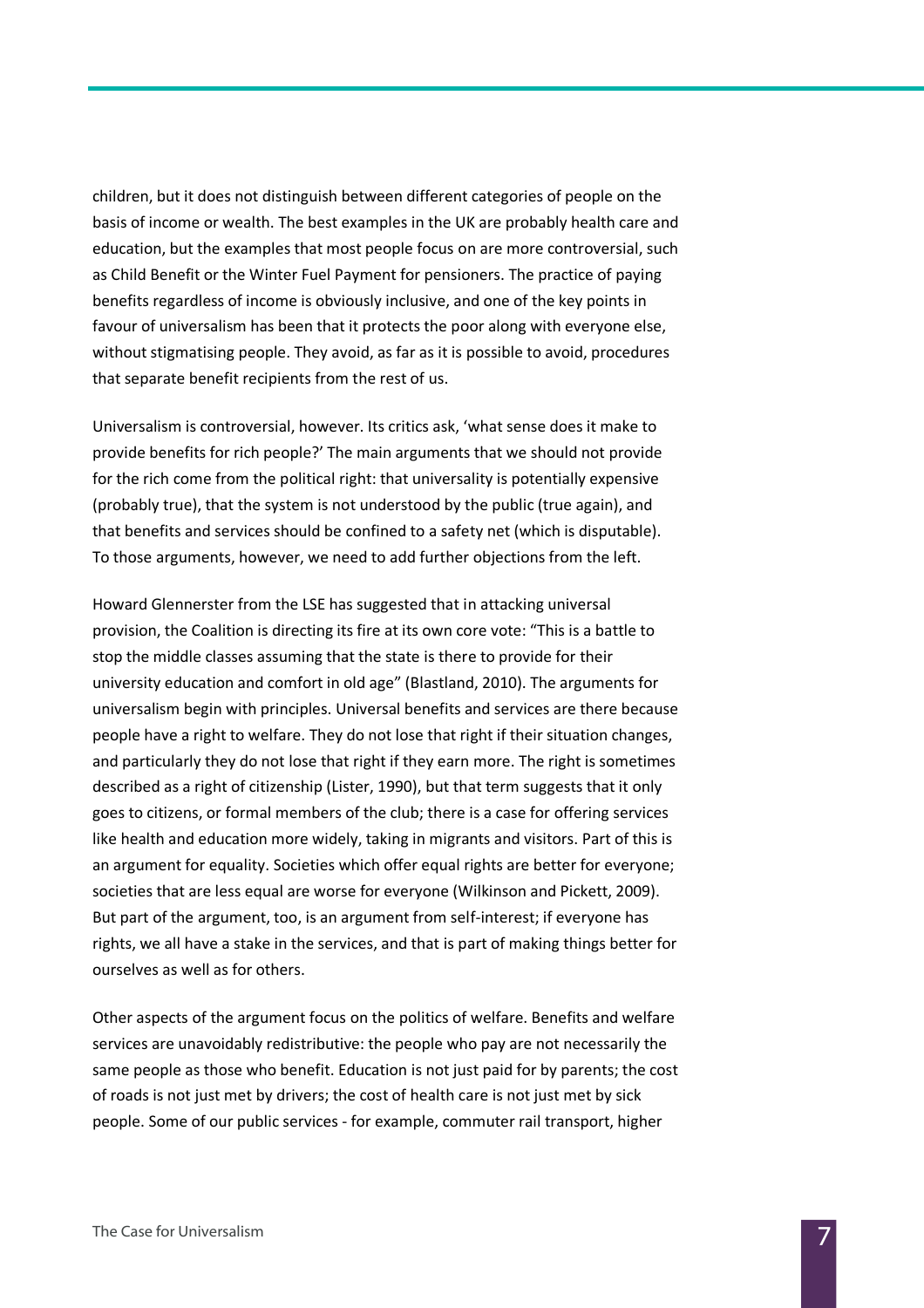education and support for sport and the arts - actually benefit richer people more than they benefit poorer ones (Le Grand, 1982, Bramley and Smart, 1993, Bramley, 1998). That is not a good argument against having public services, which make life better for everyone; and the contribution of richer people and the middle classes is essential to the services. If richer people are excluded from participating, they are also more likely to resent having to pay for services they cannot benefit from. In situations where services for the better off are separated out - which has happened in some cases, for example to schools - there has to be at least a two-tier service. Wherever that happens, services in the lower tier will be worse.

#### "Services for the poor will always be poor services" (Horton and Gregory, 2009).

Many of the arguments, however, are simply about practicality. "What I find so frightening", Titmuss complained, "is the extraordinary administrative naivety of those who argue in such terms for 'selectivity'" (1987). Including some people, and denying service to others, can only be done if there is some sort of mechanism for doing it. The political right often argue that targeting through tests is more efficient than general distribution. That might be true if the tests actually worked, but unfortunately they don't. The administrative problems are often assumed to be part of the process of 'means-testing' (Oorschot, 1995), but this is not just about testing financial resources; tests for need (like those used for disability and incapacity benefits) have plenty of problems of their own. Testing is intrusive, burdensome and expensive; the more personalised a system is, the worse it gets. There are problems of ignorance - people do not know if they are entitled - complexity, and stigma. The take-up of selective benefits is often poor; the administration of testing inevitably includes some people who should not be included, and excludes others who should be. Means-tests have special problems of their own. Income has to be defined and identified; it is unpredictable; it fluctuates wildly from one date to another (research on Tax Credits has routinely found people's income doubling or halving in a three month period - Hills, Smithies and McKnight, 2006). Most people already face at least one means-test, in the form of taxation. More means tests - for example, for Child Benefit - would be just another complicated, intrusive procedure.

Universal benefits are minimally intrusive; they get by with as little information as possible. They avoid, as far as it is possible to avoid, procedures that separate the recipients from the rest of us. Just as important, Professor Bob Goodin from the University of Essex argues, they are minimally presumptuous; they do not assume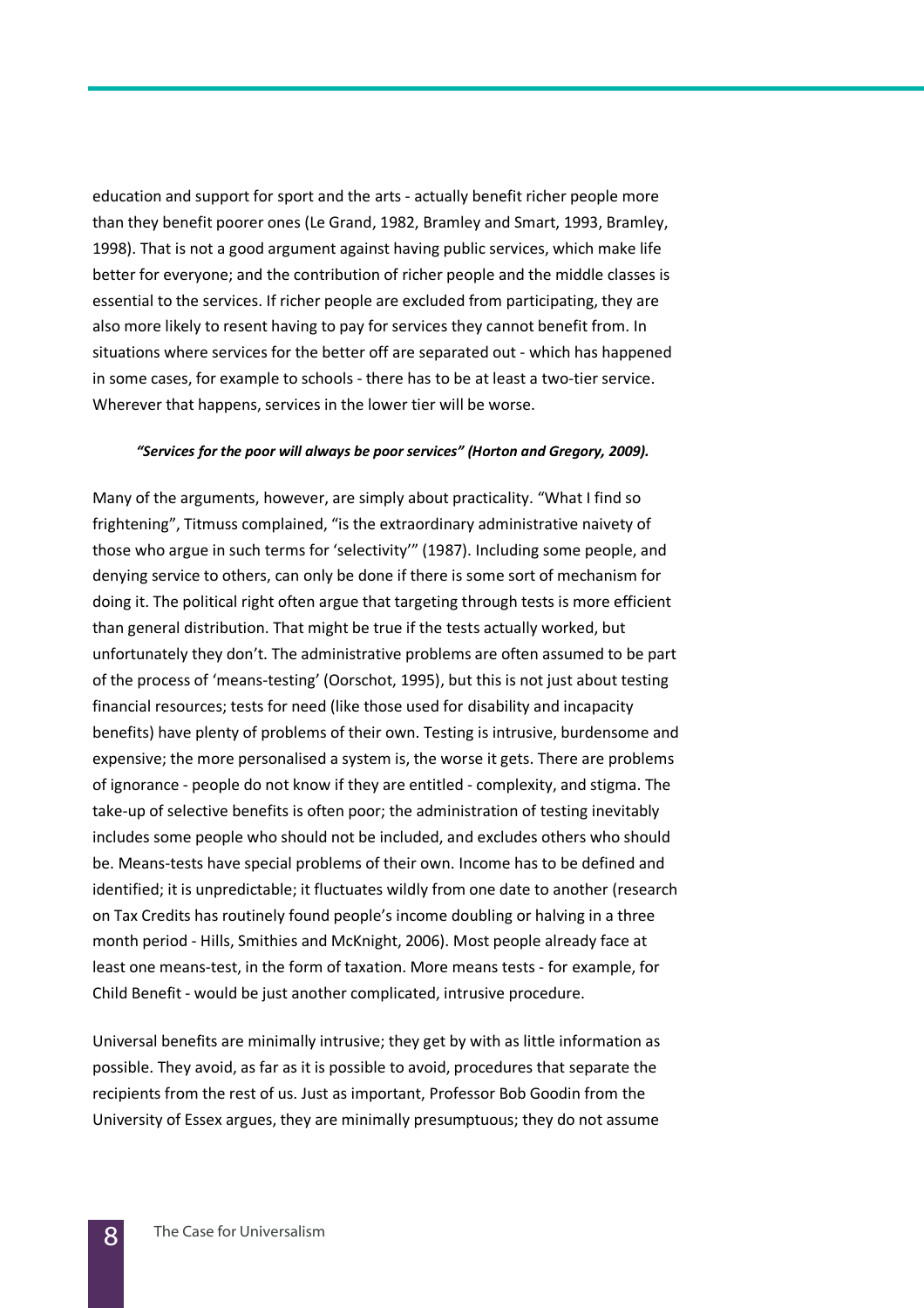that an all-seeing administration is capable of finely discriminating between the merits of different claims (2002). There are some clear, simple benefits to applying clear, simple procedures. The most obvious ones are about avoiding hassle; there are times, such as emergency admission to hospital or bereavement, when we really don't want to be sucked under by complex administrative procedures. There are administrative advantages – these benefits are easier to operate, less vulnerable to fraud and cheaper to run. The estimates for the means tested Pension Credit suggest that overpayment through fraud stands at 1.5 per cent, customer error at 1.5 per cent and official error at 2.1 per cent, making 5.1 per cent altogether. By contrast, the equivalent figures for Retirement Pension - a benefit delivered to much the same client group, and which simply continues as long as the person is still alive - are 0.0 per cent, 0.1 per cent and 0.0 per cent (DWP, 2012).

Then there is security and predictability. We don't have many benefits that stay the same when people become disabled, lose their jobs or return to work, but Child Benefit is a useful example. Successive governments have been obsessed with 'incentives' and 'disincentives' to work, based on what people's final income will be. That's not necessarily the key issue for people moving into work; they may well want to know how they'll cope and what will happen in the next few weeks or months. Child Benefit doesn't change, when most other things do. Tax Credits, by contrast, shift like the desert sands, potentially leading to demands to repay huge sums of money; and the new Universal Credit will go up and down like a roller-coaster, almost the opposite of what people need.

The advantages of universal benefits have led some commentators to argue that everything should be universal. This is the case for a Basic Income in place of existing benefits (Parijs, 1992). A Basic Income could not settle all problems, because there will still be needs (such as disability) that we want to test and respond to, and circumstances where people need particular forms of help or support; benefits are complicated because the circumstances they are responding to are complicated. There is scope, however, for more universality, such as a Citizens Pension, in place of the current combination of insurance, means-tested and universal benefits, an extended Child Benefit in place of some Tax Credits, or a basic Housing Allowance in place of the current, complex Housing Benefit. In times of austerity, there is a powerful argument for ensuring that people have, at least, a common foundation. In those terms, the lack of funds is an argument for more universal provision, not less.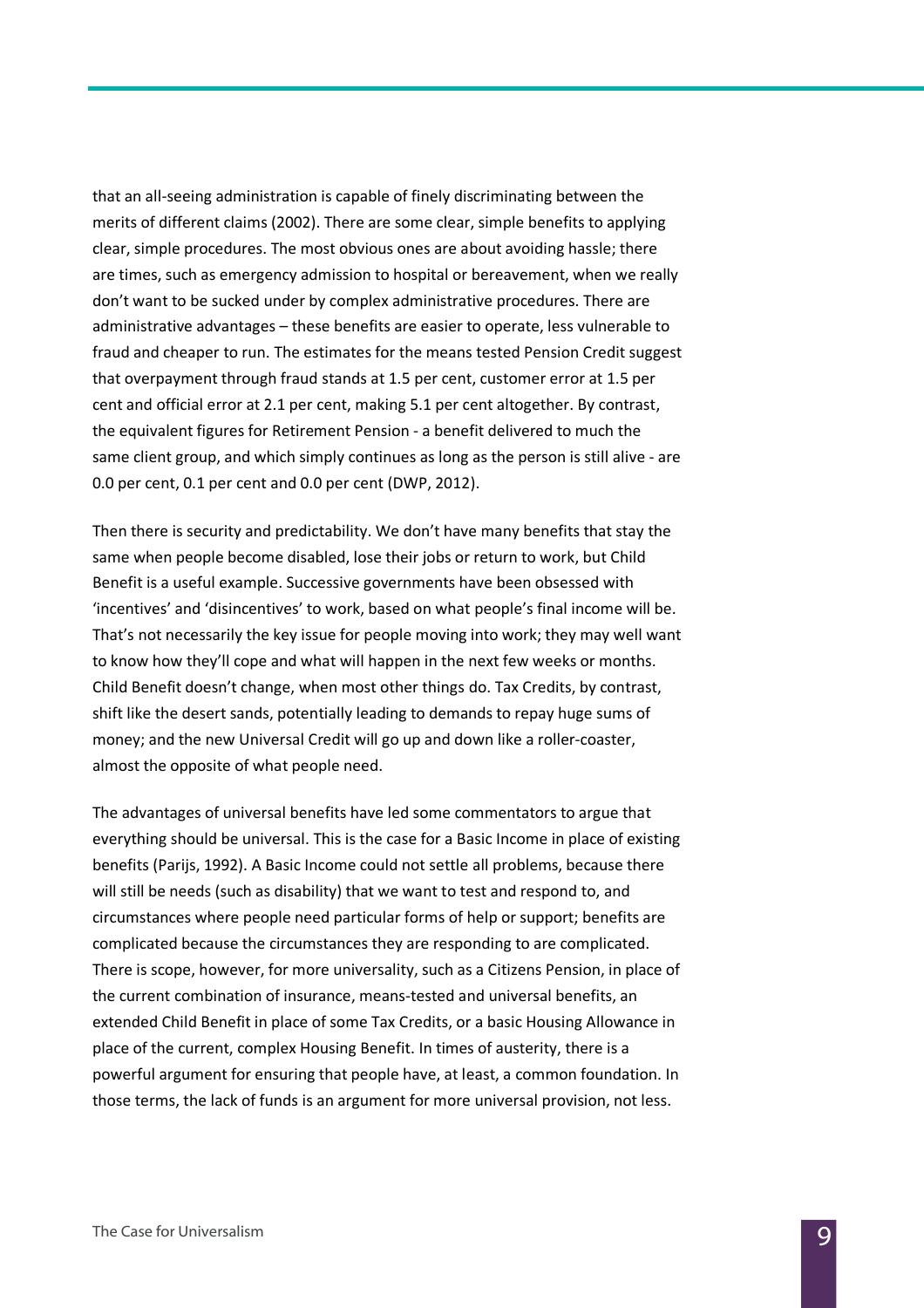### The Economics of Universalism

Many of the arguments made to justify cuts or withdrawals of universal benefits are made on the grounds of 'economics'. As elsewhere in the analyses of the sort of future we want, the understanding of the definitions, frameworks and processes of economics revealed by claims and counter-claims are often less than transparent. This section aims to provide an economic basis for this paper by applying the most relevant concepts to support an assessment of the main costs and benefits of universal benefits, contrasting with the continuing moves to means-tested benefits.

To put this analysis into a wider context, the UK has much to learn from an appreciation of alternative welfare systems and so a comparison is made of our approach and outcomes with those elsewhere in northern Europe. By looking beyond the Anglo Saxon world, there is a deliberate attempt therefore to avoid the normal narrow learning from the US implicit in most social policy analyses.

The other parts of this report confirm the need to consider not only the obvious and immediate results of changing strategies, policies and programmes but also the deeper and longer-term impacts. So here the costs (including the administrative burdens of means testing) and the benefits for both the individual and society of universal welfare payments are raised, over both the short and the long term.

Opportunity costs and the costs of greater inequality are also recognised in more sophisticated assessments of the detailed workings of the welfare system and these are addressed before the findings of this section are summarised.

#### Economic concepts

Different welfare benefits have different characteristics and these have importance for how they are viewed, for their economic impacts, etc. Many elements of basic education and health are seen in economics as Merit Goods – their provision has benefits not only for the individual citizen but also for society as a whole. Better standards of literacy and numeracy throughout the population raise living and learning capacities for employers, employees and the community alike, while a healthy workforce is more productive and promotes higher national quality of life for all. There is now an accepted rationale for the collective provision of primary and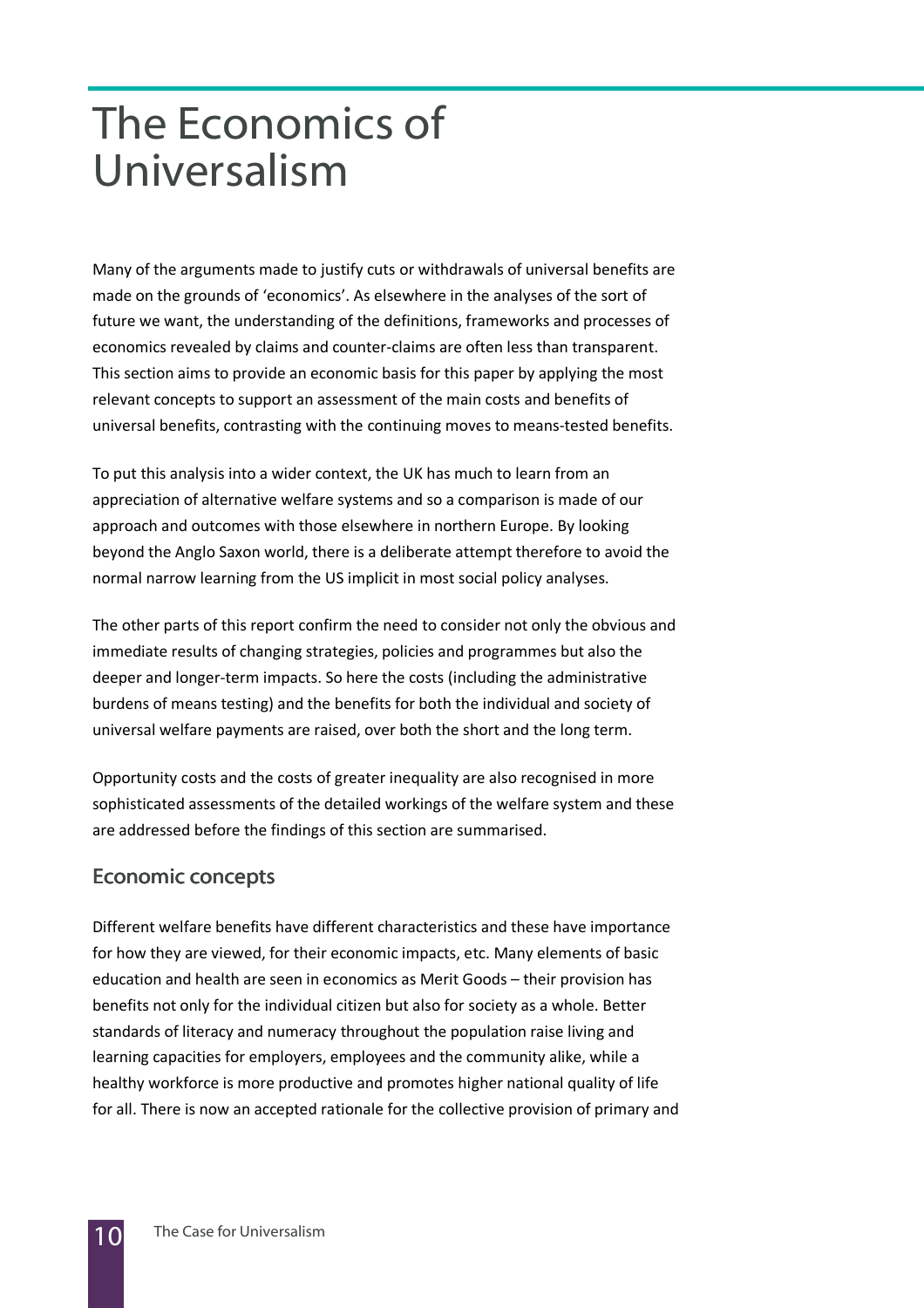secondary education in society, although the extension of post-11 schooling was strongly resisted in the nineteenth century as being unable to show a return and a waste of resources (the poor and working classes not having the innate capacity to profit from further structured learning according to many employers). The battle to make the wider society benefits of universalism have been long-fought, from the Poor Laws onwards regardless of how strong are their economic underpinnings.

As well as meeting the needs of those suffering from poverty and low incomes due to ill health, disability, worklessness or other particular difficulties, there is a class of benefits and elements of the welfare state that can be justified on the economic grounds of being Merit Goods. Another set of goods and services is described as Public Goods – the supply of which cannot be guaranteed by the market itself because it is not possible to exclude potential customers from consuming the product without having to pay (street lighting, national defence are two examples). So, the state intervenes in the defence of the country funded through general taxation as individuals would not be willing or able jointly to make arrangements for the armed forces, for instance. Under these standard economics definitions, universal benefits can be said to include quite a broad range of government and state activity.

Much attention on universal benefits, however, is on welfare payments and direct provision to the individual or household. Such payments should be considered for their capacity to affect not just their specific household incomes and living standards but also the economy as a whole. In this context, the economic notion of the 'multiplier', which in turn depends on different groups' propensities to spend their incomes at the margin and to spend on imported goods and services, is significant. The greater the extent that a particular pound of income is re-circulated around the economy by the purchase of UK products, the higher the positive impact on national income and economic activity. For instance, the poor and mothers of young children have a higher propensity to spend every ounce of income on essentials, and the impacts in the market place will be greater than an equivalent cut in income tax for the richest in society.

As well as being an argument for carefully targeted public procurement policies and practices (Using Our Buying Power to Benefit Scotland, JRF, 2012), this is a clear justification for redistributing income and resources from the rich to the poor. And as argued cogently from economic bases by anti-poverty campaigners (Townsend,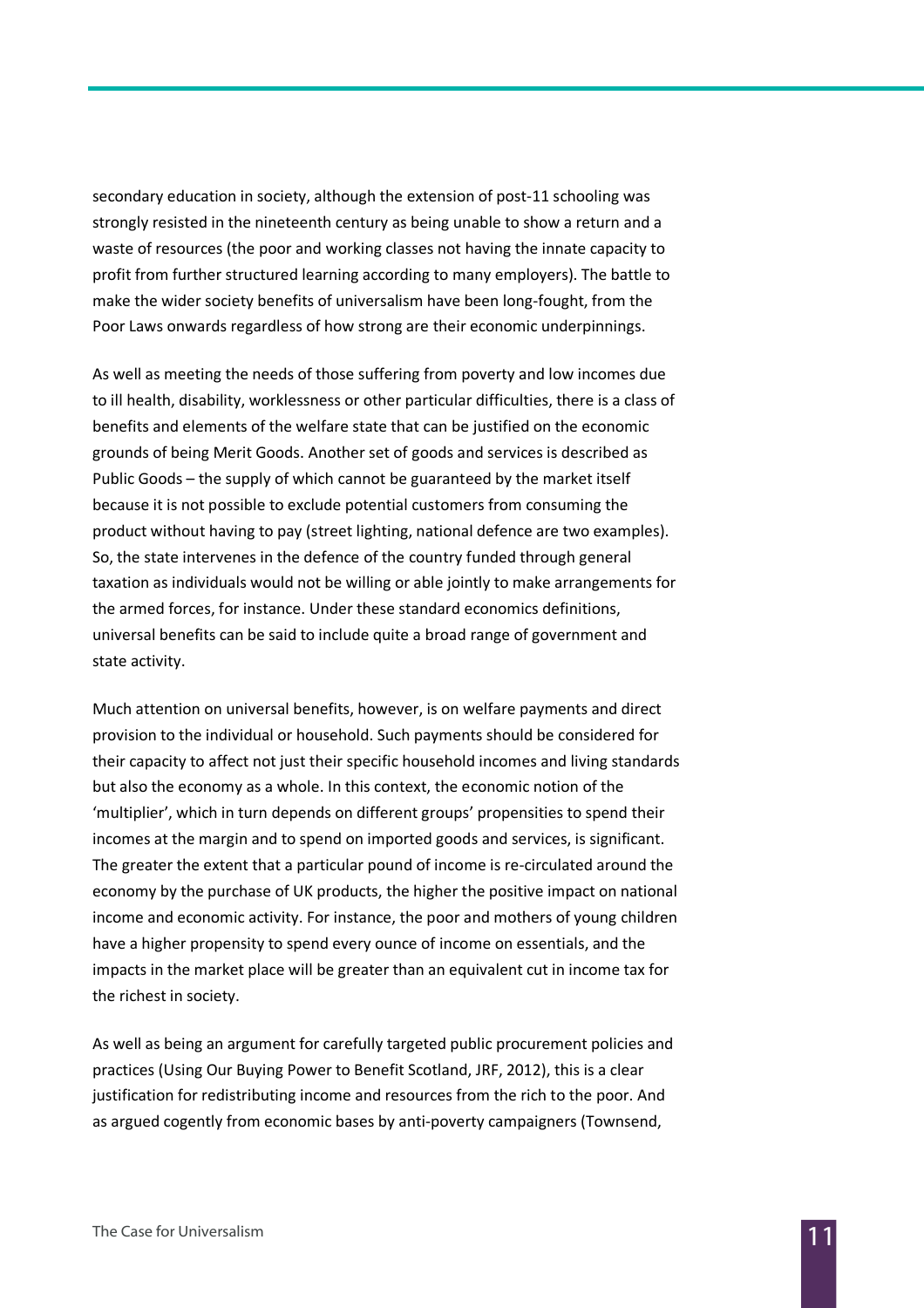1979; Walker et al., 2011), Labour strategists (Field et al., 1977; Commission for Social Justice, 1994) following the Beveridge analyses, means-testing does not work; to achieve the expansionary effects of the welfare state universalism is required.

There are other forms of externalities not captured in market prices or costs, so the positive impacts of universal benefits need to be recognised if under-provision is to be avoided. Once it is appreciated that a healthier and more active older population will make fewer demands on health and social services, that supporting the sick and disabled will improve their ability to participate in society and generate greater wellbeing for them and their families, it can be seen that there are wider economic gains for all members of the community.

A key characteristic of universal benefits is their role in automatically stabilising household, regional and national incomes over the business cycle. So, as part of a progressive welfare and taxation system, there is a lower reduction in spending power by those becoming unemployed or suffering falling take-home pay during a recession. Similarly, in a properly functioning welfare state, in times of expansion, gaps between rich and poor are managed through universal benefits ensuring that all gain from greater prosperity.

Analogously within the household, such universal benefits as child benefit, caring and disability benefits paid to all qualifying, regardless of their or their partner's income, mean that there is protection against cyclical and structural fluctuations in wage incomes. Universalism therefore empowers mothers, carers, the long term sick and disabled, giving them greater confidence and self-esteem – both essentials for well-being and, where appropriate, engagement with the labour market – and diminishes their dependency on others – what is claimed to be a key objective of conservative critiques of the welfare state.

#### International comparisons and contrasts

Across a number of areas of economic and social policy, many have been encouraged to follow the Nordic model(s) and establish a truly 'universal welfare state'. Such an approach to organising society and the economy has been described as: "a broad range of social services and benefits that are intended to cover the entire population throughout the different stages of life, and ... the benefits are delivered on the basis of uniform rules for eligibility. A typical example would be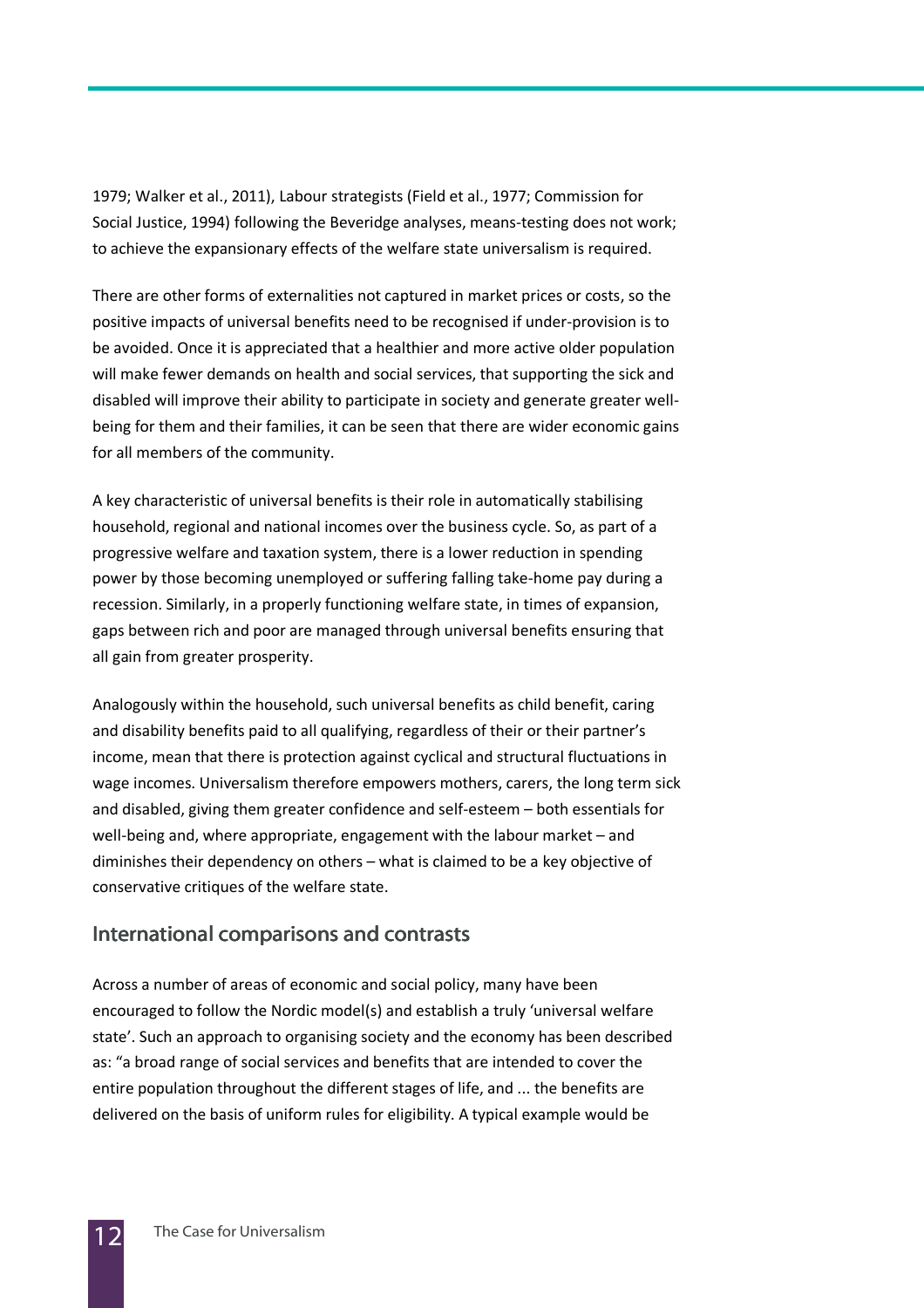universal childcare or universal child allowances that are distributed without any form of means-testing ..." (Rothstein, 2008, p3). Such an inclusive welfare state inevitably has consequences for the whole of the community: the welfare system is not just for 'the poor' but for all, building social cohesion, solidarity and inclusion; taxation is high to fund this inclusion as all are covered; there are savings as a large bureaucracy is not required to administer a means-tested system; and the negative effects of means-testing are avoided (Rothstein, 2008, p4).

It is widely recognised and accepted that the Nordic countries individually and collectively occupy the highest ranks on indexes of income, wealth, happiness, life satisfaction and equality, with the lowest levels of poverty and inequality in the world (Danson, 2012). There is also agreement that, regardless of which was the initial driver, "these societies ... managed to set in motion a process in which universal social policy institutions and social capital became mutually reinforcing entities" (Rothstein, 2008, p16). All this is in stark contrast with the UK: the fourth most unequal society in the OECD, with its high levels of poverty (Eurostat, 2012), persistent and long term low growth and failing future (Elliott and Atkinson, 2012).

#### Means-testing versus universal benefits

Attacks on universal benefits are not new – protecting and defending the poor and disabled from having to rely on means-tested welfare payments has been at the forefront of public campaigns against poverty for many decades. In terms of economics, there are several reasons for recognising the advantages of universal benefits and for arguing their superiority over means-tested schemes. For the individual, avoiding the means test can be important for their self-esteem and confidence, both crucial in ensuring mental health and in raising employability and regaining employment.

Building on the work of Townsend especially, Walker (2011, p150) identifies the critical elements in universal benefits that means-tested schemes cannot offer. They reach everyone who is eligible, addressing poverty, mobility and inclusion directly, efficiently and effectively; they build social justice and solidarity as the essentials for an inclusive and coherent society; because all are covered, quality is less likely to be compromised.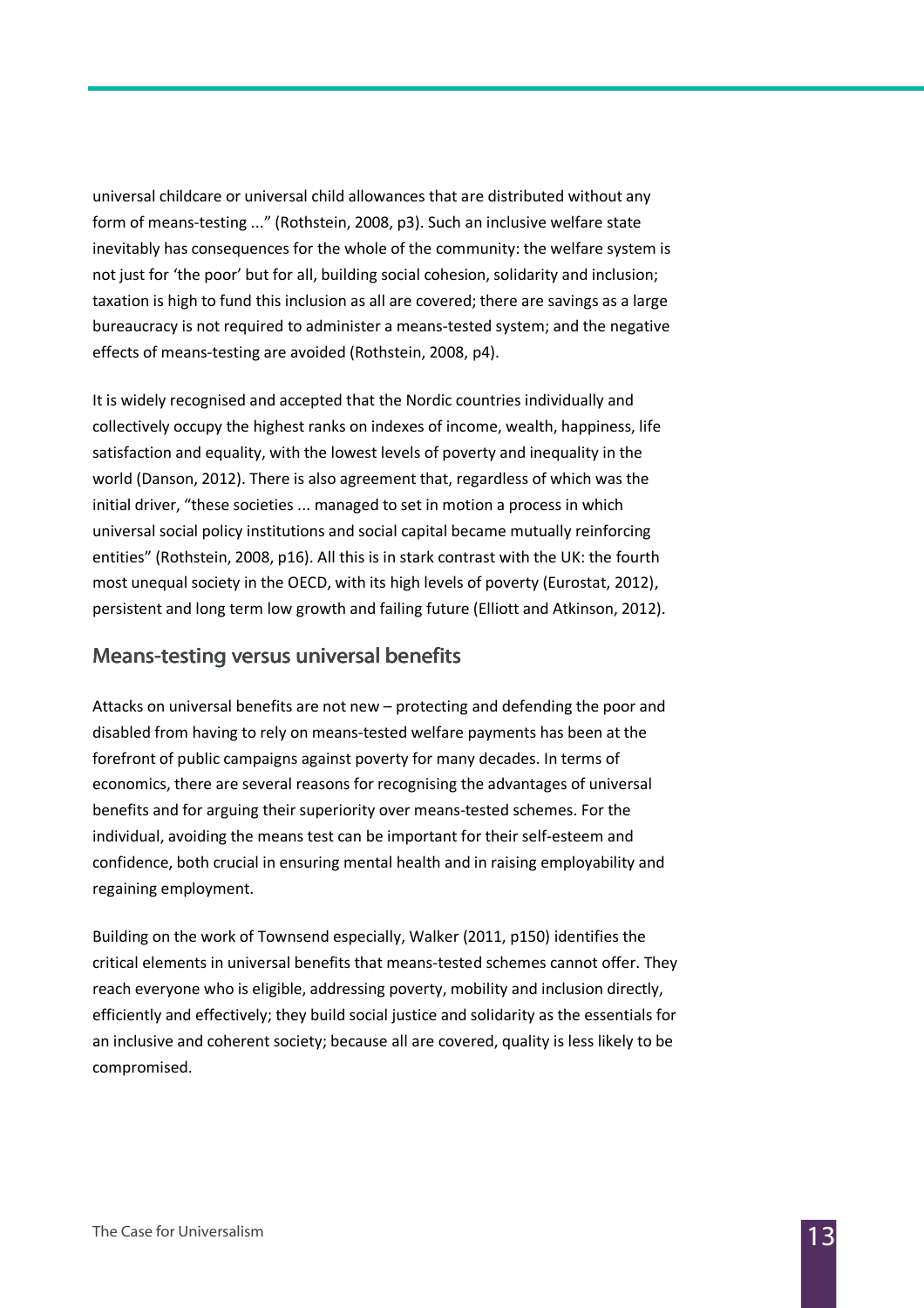There have been debates about the advantages of universal benefits almost since the Beveridge Report itself was published during WWII. Based on solid economic arguments, commentators (Field et al., 1977; Townsend, 1979; Commission on Social Justice, 1994; Walker et al., 2011) have defended their superiority over means-tested benefits. Nevertheless, there has constantly been a counter position taken by conservatives in all parties. To inform the anticipated Labour Government, the Commission on Social Justice (1994) argued that "Means-testing, the Deregulators' panacea, will not work: means tested benefits are not worked, they are expensive to administer, they encourage dependence on benefits by trapping people on welfare, they penalise saving, and they provide disincentives for women to take paid work" (p8). Despite the strength of their case, the incoming Blair government never accepted the proposal for a Minimum Income Standard (p225). This typifies the repeated rejection of Labour in office of the rationale for universalism; while Field et al (1977) reported in a significant study on "the ineffectiveness of means tests as a weapon against poverty" (p87), when in power over the last 40 years it has expanded progressively their role in the welfare state.

#### Conclusion on economic impact

Those societies which embed universalism into their welfare systems are the most successful on whichever performance index is chosen, including economic growth (Wilkinson and Pickett, 2010; Stiglitz, 2012), prosperity (Legatum Institute, 2012) and competitiveness (WEF, 2011). There is a clear and established causal link between equality and sustainable and sustained economic development (Lansley, 2011), and universal benefits are the bedrock of all the European societies who lead the rankings which measure economic success in particular.

The experiences of the Nordic countries demonstrate that, far from universal benefits being unaffordable or not the way forward for competitive economies, the reverse is true. Cohesion and inclusion are the hallmarks of these societies and the promotion and building of social capital and equality are elemental in sustaining their individual and collective prosperity. Universal benefits paid to all carers, the disabled and others at risk of exclusion reduce their dependency and give them the resources to play a fuller role in society. In reality, the opportunity costs of such payments (effectively the taxes to fund the benefits) are low as they impact most strongly on those whose needs are already fulfilled. Indeed, by putting downward pressure on conspicuous consumption of imported goods and services and by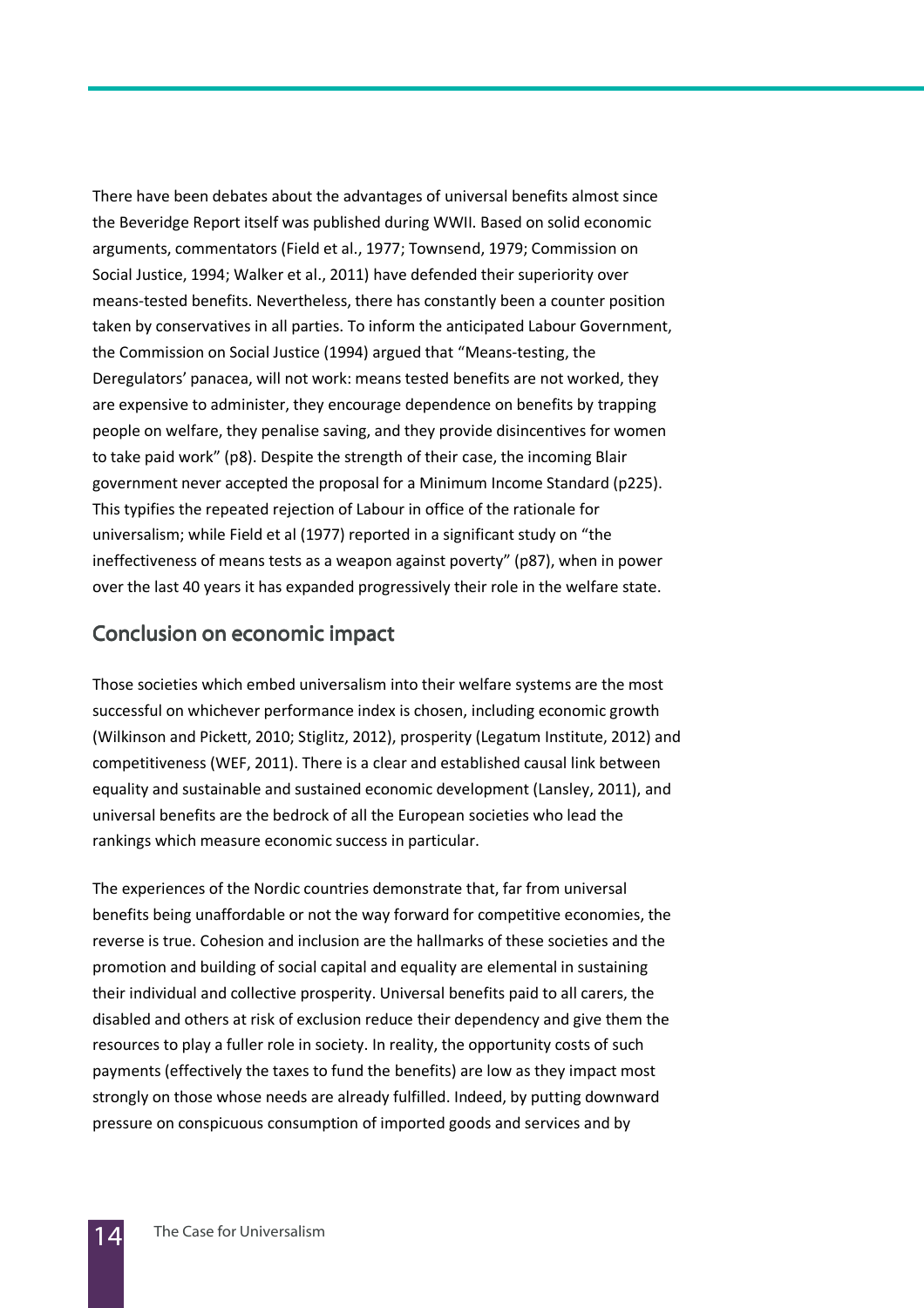diminishing house price inflation, the economy in aggregate is automatically stabilised and the economic cycle dampened.

Attacks on universal benefits therefore are neither supported by economic theory nor by economic outcomes. Throughout the history of the welfare state, meanstesting has been a vehicle to cut not only expenditure on 'those who can afford it' but also on the poorest (Walker, 2011, p134). By withdrawing incomes from the poorest in society, who already suffer from the highest marginal tax rates, further deflationary pressures are introduced which will drive the UK deeper into recession. The working poor are being further dis-incentivised as tax credits are cut while those unable to work because of caring responsibilities, disability, age or lack of jobs have to reduce their own spending to avoid loan sharks and escalating debt. The poor spend locally and support their economies, the rich avoid and evade tax, have a high propensity to import goods and services and to invest abroad. Shifting society's resources and wealth from the rich to the poor addresses poverty directly, more equal and inclusive societies are more successful economically, universal benefits are absolutely key to such societies: the economic case is transparent.

Walker (2011, p150) reminds us why the economic bases for universal benefits should not be ignored nor dismissed in an anti-intellectual simplistic analysis by quoting Townsend (1968, p121): "What is at stake is not just the most technically efficient or cheapest means of reaching an agreed end. It is the kind and quality of the society we wish to achieve in Britain."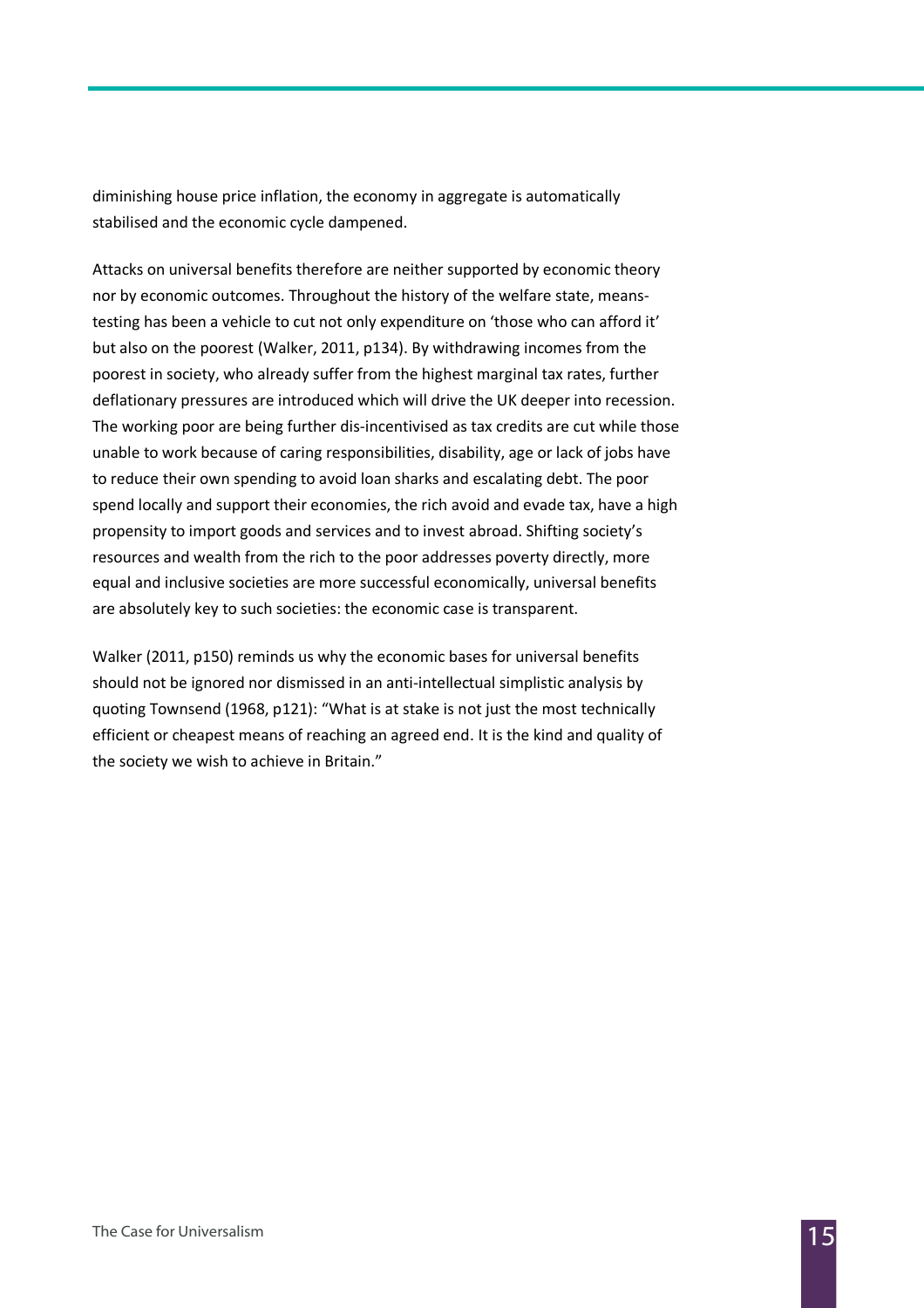### Universalism, Taxation and Redistribution

Progressive taxes and universal benefits are the joint pillars of the welfare state, yet in the UK both are under attack. In Scotland a debate has been initiated which questions the very principle of universal social provision. Meanwhile at UK level the Treasury has reduced the progressive nature of the UK tax system (changes to corporation tax and greater tax share coming from purchase tax or just general moves to flatten the tax system such as the removal of the 50 per cent rate on earning over £150k) (HM Treasury, 2012). This was done on the basis that the higher rate failed to raise projected revenue due to changes in behaviour i.e., avoidance techniques the majority of which was to bring income forward into 2009/10 something that could only be done once (HMRC, 2012).

Progressive taxation is when the tax rate increases incrementally as the taxable base amount increases. As a simplified and indicative summary of the way income tax bands work currently in the UK we could say there are three income tax bands with the top one now removed.

| Income Level (up to) | <b>Income Tax take</b> |
|----------------------|------------------------|
| £8,105               | 0%                     |
| £35,000              | 20%                    |
| £150,000             | 40%                    |
| >£150,000            | 50%                    |

This is an extreme simplification as there is a range of allowances and tax credits that change these tax takes significantly depending on personal circumstances. However this illustrates the principle of progression.

This of course only considers income tax, approximately £154 billion in 2011/12 (HMRC, 2011). Other taxes such as National Insurance (£102 billion, much less progressive even than our current income tax system), Corporation Tax, VAT, Fuel (£173 billion) and other Excise Duties are all regressive flat taxes set at fixed percentages and so fall more lightly on the rich. So the bigger a profit a company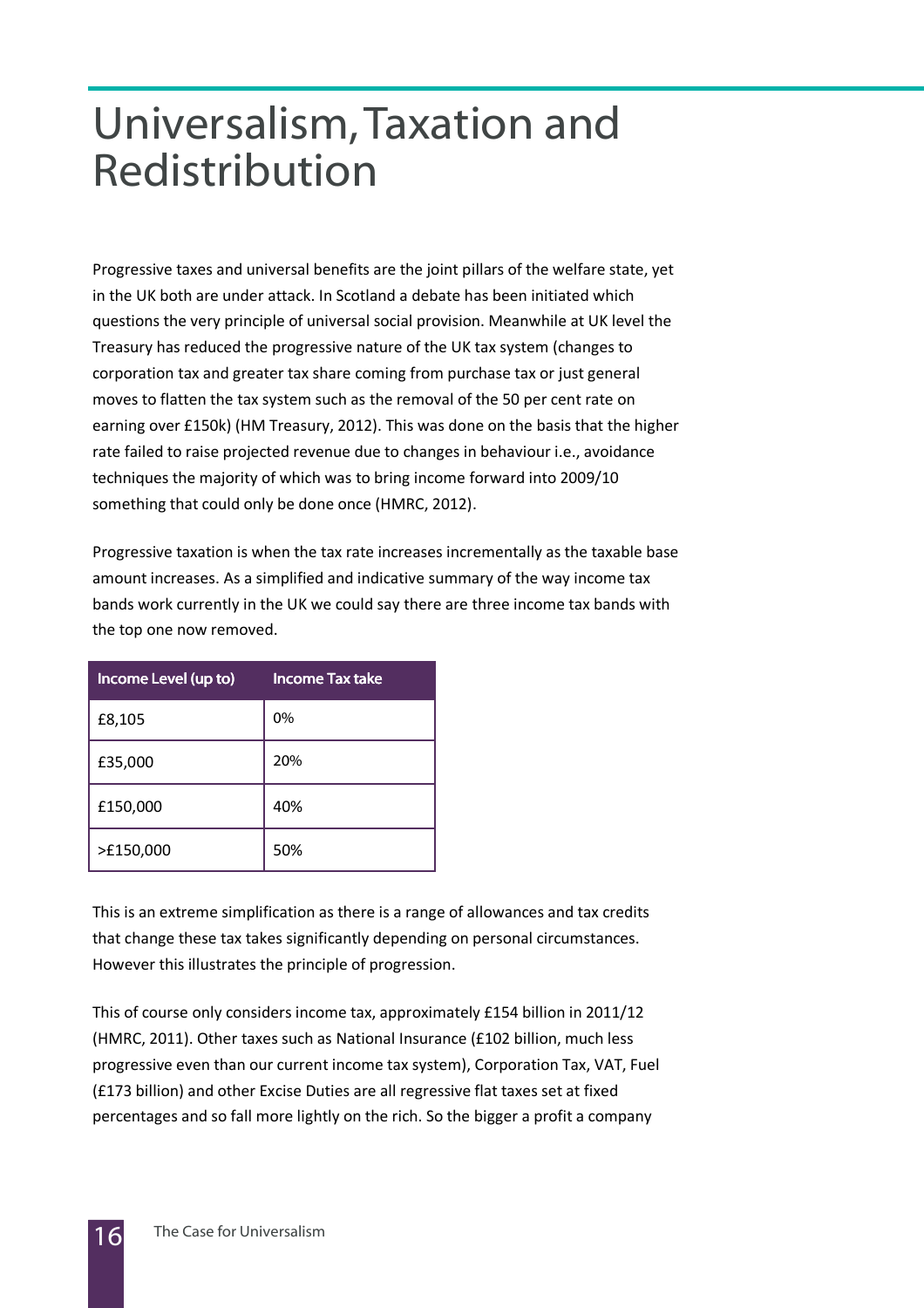makes the lesser proportion they pay in tax and the more wealth or income an individual has the less proportion of that they will pay in VAT and excise on the same level of purchase as someone with less income/wealth. This means that if we agree that progressive tax is a good and vital thing (as demonstrated below) then the income tax system has to rebalance the regressive nature of the overall tax system before it can even begin to do the job of balancing out growing income inequalities.

Nobody likes to be taxed. It is often cited as one of the two dark certainties in life – the other being death. Just as life is the payback for death we need to be able to see a return for taxation. Taxation is a fundament element of the state. It is difficult to imagine any sort of state that did not require to pool citizens' resources in order to exist. At its most basic and earliest manifestations this takes the form of security through treasure or labour for armies; but as we know this has gone on to develop into more complex pooling and provision. We should not conflate the state and society as the same thing although they are clearly linked and if democracy operates as it should then the state should always operate in the interests of society. That it might not is a call to improve our democracy.

The overwhelming social instinct of human beings seems to be to group together in larger communities as is demonstrated in the rise of the modern city. In 2008 for the first time in history more people worldwide lived in towns and cities than in rural areas (UNPFA, 2008). The state appears to be at once a function of that social instinct of collective organisation and search for identity and a product of power accumulation of leaders, as an end in itself but also, as always, as a search for security.

This is not to disregard the massive role of political economy; it is just to be unsure about which drives which. For sure accumulation of capital, centralisation of mass production and therefore resources and the ease of supply and exchange of all sorts of goods including cultural ones have all shaped our state and its functions. In fact it may have been inevitable that market economies have been so far the most successful means of organising our society. Some might say that economics is such a dominant force that the rest are insignificant. However it is clear that economics are part of our social existence. The need to trade, to accumulate wealth and power, has as much to do with instincts such as status and sex as it does with material requirements such as shelter.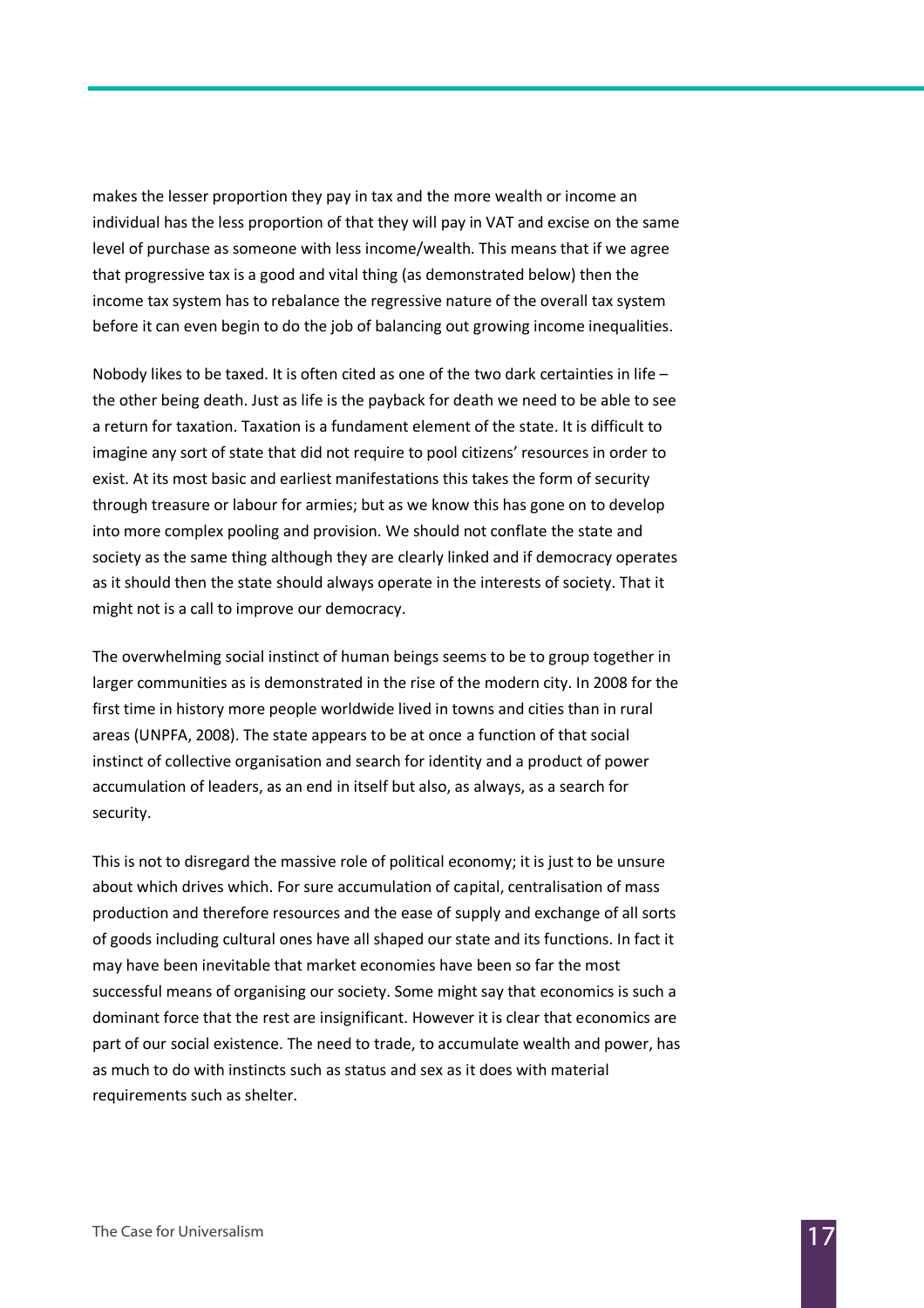We have also found or decided that some form of democracy seems the best way to manage the state if not the economy. There are reasons that the economy tends to remain perhaps too free of democratic control. It was probably Milton Friedman that said: "No one is in overall control of the production, distribution and supply of bread in New York but the shelves are full every morning".

This is an idiom illustrating an argument that has been extremely successful and has come to dominate much thinking on political economy. Allowing market mechanisms to be free to operate in most economies as apparently the best way to ensure information, capital, labour, supply and demand interrelate in our economy to ensure growth in material security and standards of living, is the dominant ideology of our age.

Of course this free economy itself cannot operate without collective/common goods. Infrastructure and rules are required if market economies are to function properly. Firms do not fund or organise national road or rail systems, cannot provide a legal system, judiciary and police force to enforce contracts and to stop theft. The market can't educate enough of the people required for labour. So even from the most liberal market perspective states have vital functions and require resources to fulfil them. It might be termed the provision of 'civilisation' without which few if any of the 'successful' individuals or firms would have prospered. All but the most extreme ideologues are forced to admit that taxation like death is inevitable. This may lead on to reasoning that we must find the most efficient way to raise money to pay for these basic services, which is of course well short of an argument for progressive taxes. Many people who want the state to merely facilitate the market will argue for a flatter tax system predominantly on the grounds of simplicity and efficiency, arguments that when closely examined boil down to making taxes less of a burden on the rich and powerful so that they don't change behaviour to try and avoid paying them. This does not address the need for a redistributive system with equality and social solidarity the conditions of a good society.

Even Friedman to some extent would acknowledge that such 'free markets' have social consequences. Even if the system worked freely without the intervention of market players, imperfect or distorted information, abuse of market power and drive towards monopoly, our economic system creates gross inequalities. The concentration of resources whether it be capital, information, education or social networks, into individuals, groups and firms in turn allows the further accumulation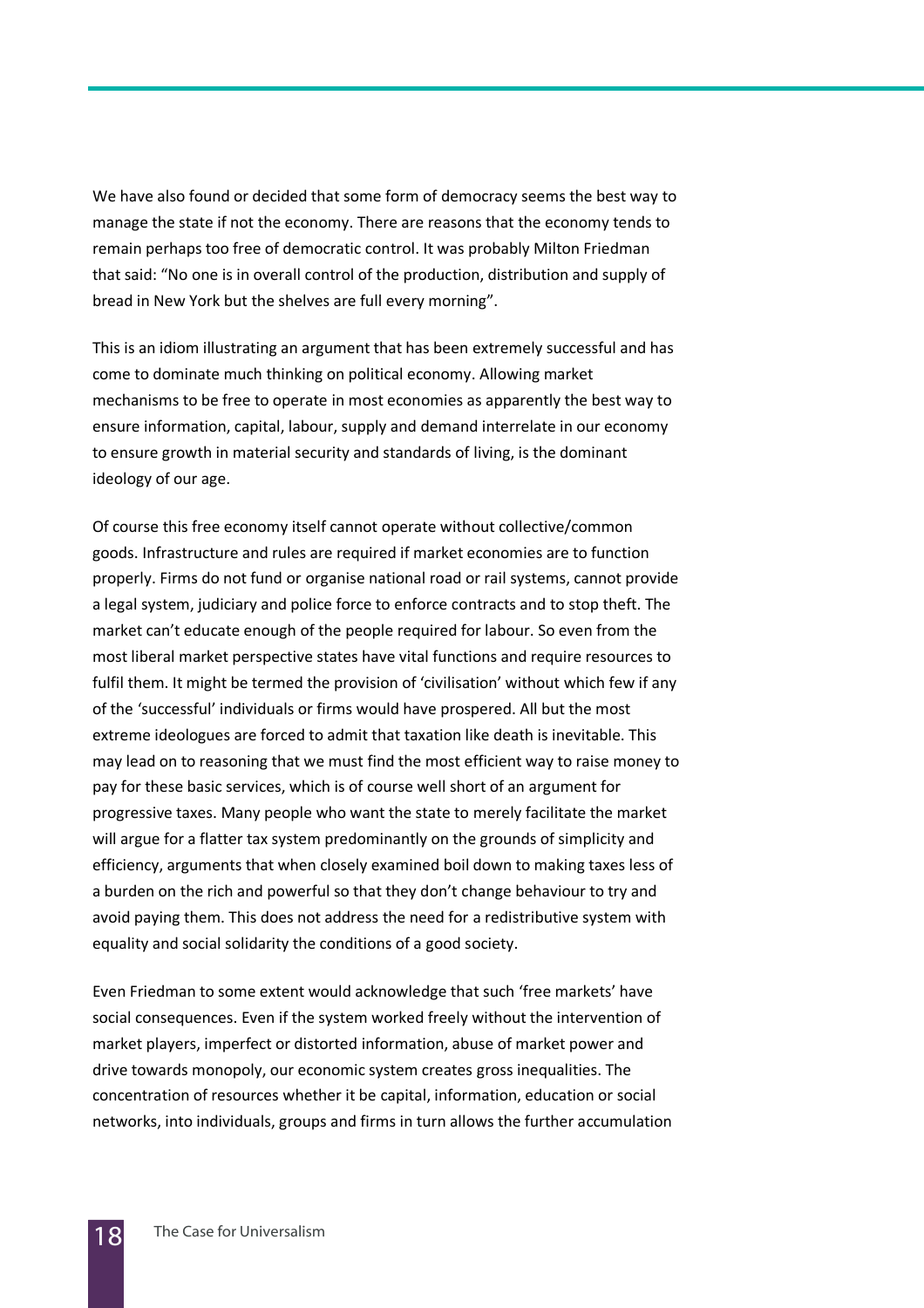and concentration in those very same places. A system that values and creates scarcity as an existential necessity means many other individuals and groups will have less.

Having acknowledged a consensus for the state in some form and therefore for taxation, it is necessary to demonstrate why a highly progressive tax system is better than a flatter system. Many of us would argue that the state is required to do a lot more than just facilitate the market (which is not to discount that function). However it is false and damaging to divorce economic function from social function. Trains are good for going to meet friends as well as going to work and in fact some people might go to work with their friends. The state as a local or national democratic collective should search for ways to facilitate the good society. That is a society that values and supports both work and friendship equally and the relationship between them. A laissez-faire approach merely drives inequality.

As Richard Wilkinson and Kate Pickett showed in their book 'The Spirit Level' on a vast range of indicators from drug addiction to teenage pregnancy, violence to obesity, more equal societies do much better than unequal ones, for everyone. We know inequality in the UK has been increasing. Between 1986 and 2011 the richest 1 per cent saw their real earnings rise by 117 per cent while the lowest paid 10 per cent of workers saw their wages increase by only 47 per cent a year over the same period (Guardian, 2012). So we need a tax regime that can level out the inevitable inequalities caused by our economic system. There is a political project required around building a case for such a tax regime.

This is about taking resources away from those that have accumulated lots and giving it to those that have less. This is not only about straight money transfer but is about rebalancing the accumulation of information, education, social networks and possibly capital. Fundamentally it is about redistribution of power. Ed Miliband touched on this with his predilection for 'pre distribution' (as reported in Guardian, 2012). This is worthy as far as it goes, limiting train fares and supporting a living wage are useful. However in Miliband's version he seems to have ignored the most powerful tool in the state's box; taxation, particularly wealth and transfer taxes. This is presumably because taxation is such a politically sensitive subject and talk of increases has been seen as a 'third rail' issue. There has been a dereliction of duty by politicians of the left for a generation in failing to make the arguments for progressive tax. Professor John Curtice demonstrated with the British Household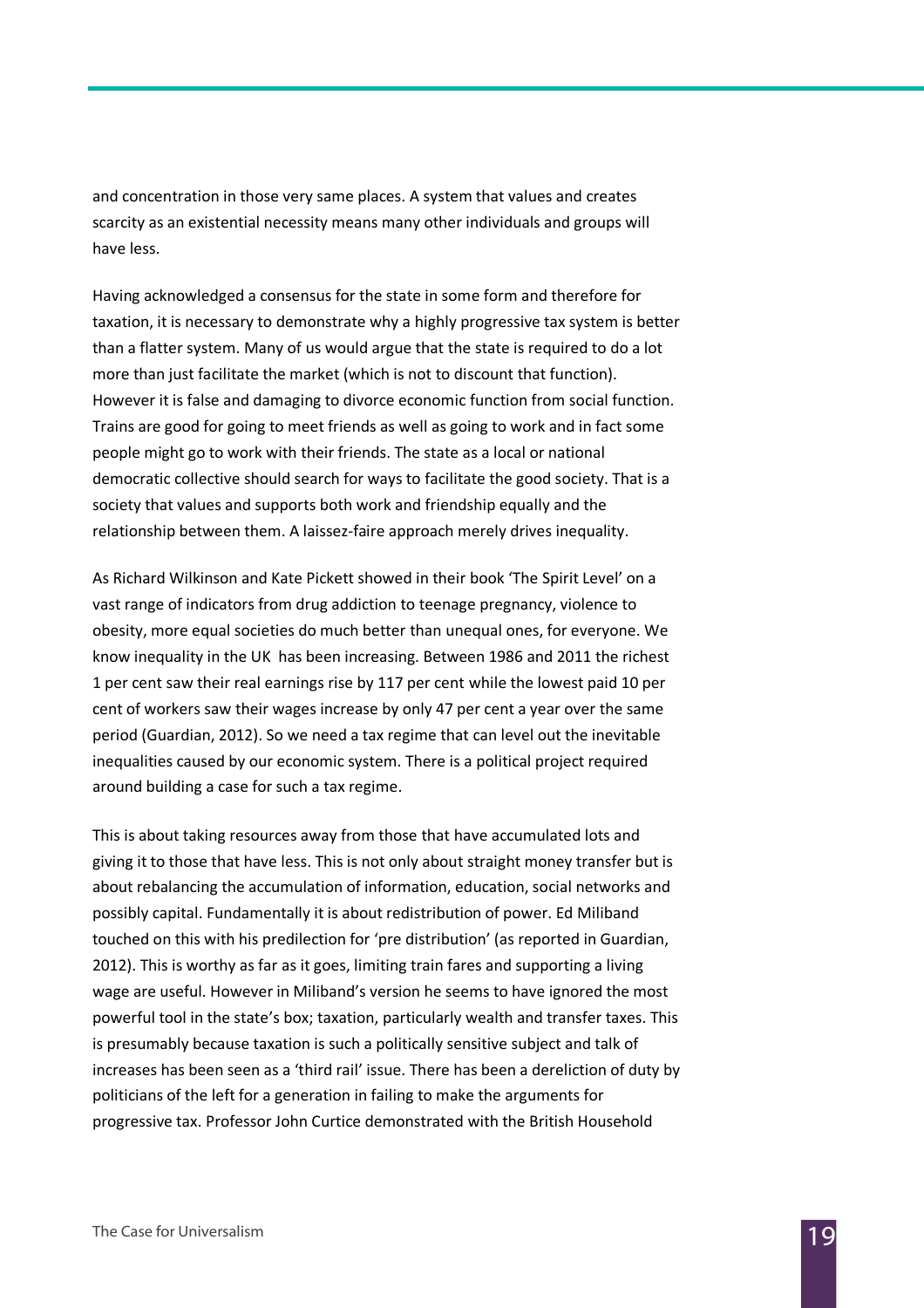Survey that support for redistribution fell after New Labour came to power when Tony Blair refused to condemn the growing gap between rich and poor (BBC, 2003) and Peter Mandelson was 'intensely relaxed about people getting filthy rich' (Telegraph, 2011). The reason support fell after Labour came to power seems to have been that if the very party that used to stand for redistribution did not support it then why would anyone else?

Finding the best way to do all of this is a work in progress but has been greatly hindered by the dominance of two wrong ideas.

Firstly that there is some sort of unfairness in this process. That those who have worked hard to accumulate those resources are being mistreated in having to share them. To accumulate wealth one has to have effectively exploited the collective frameworks and common goods described above as 'civilisation' and employ them to further exploit natural resources. Advantages in ability to do this are conferred on individuals as accidents of birth whether that advantage be genetic or social. Is this really so meretricious? If you have managed to take more out then surely you should put more back?

Secondly that there is a 'moral hazard' and that people will relinquish responsibility for work or achievement if they do not fear failure. This predicates the whole of our society on fear and anxiety and gives rise to many morbid consequences. Can we not find better motivations for human endeavour than fear of failure? What about service, creation, caring, fulfilment, responsibility? These are just a few examples; there are many more. This is about political choices we make in construction of our culture but importantly it is about competing visions of a good society.

These wrong ideas feed into the orthodoxy that high taxes and benefits damage economic growth and efficiency. There may be many reasons to avoid high public spending and high taxation but economic efficiency is not one of them. Despite the best efforts of 'Chicago School'-inspired Swedish economists they could not show either correlation or cause between higher taxes and benefits and lower economic efficiency (Esping-Anderson, 1996). It is worth acknowledging that it is insufficient to make the argument on terms of narrow economic efficiencies as these tend to play into the hands of orthodox and increasingly discredited economic models. However even on their own terms the neoliberals' case for lower taxes and benefits can be challenged.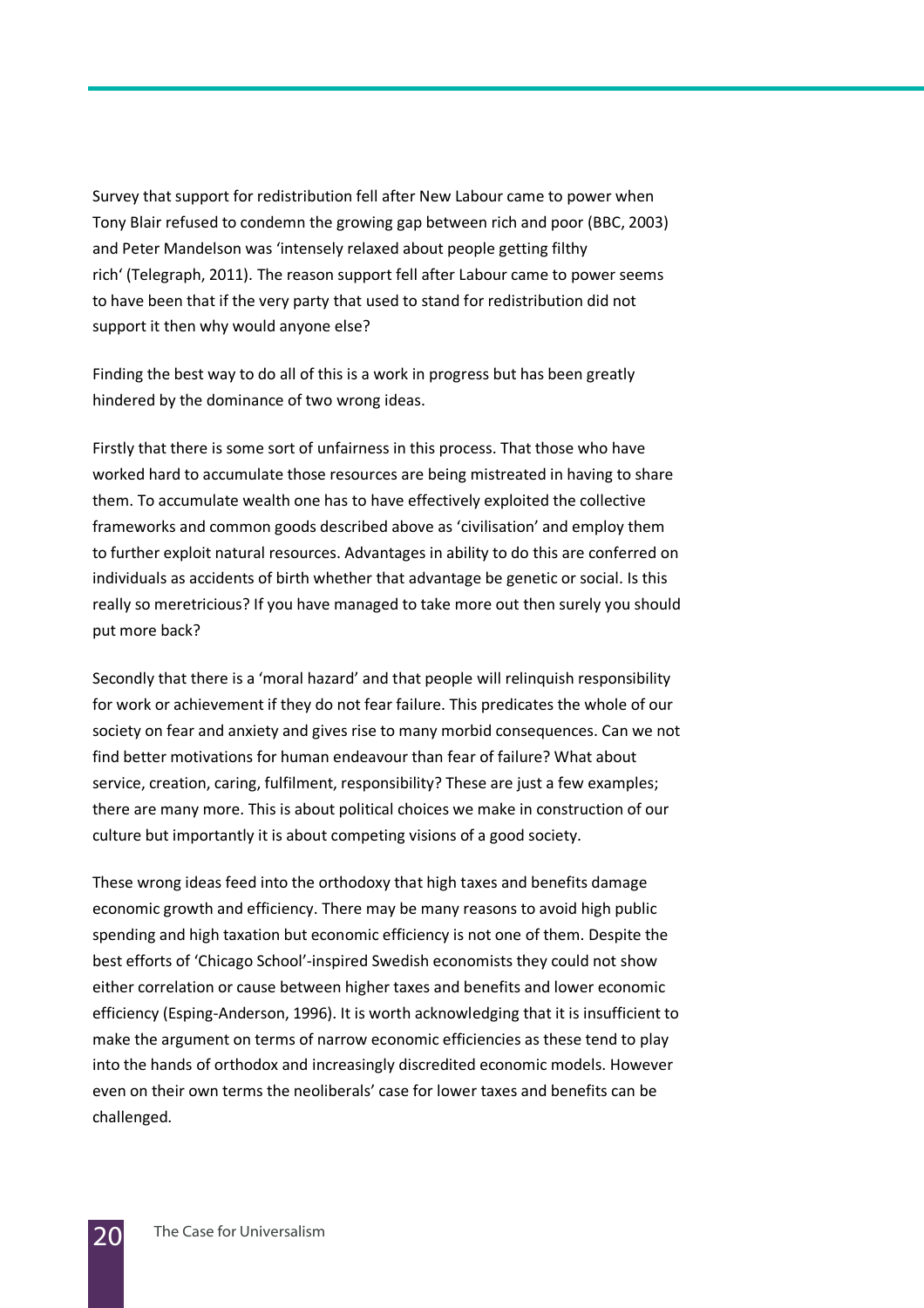Korpi and Palme (1998) observe that universal systems enhance the possibilities for poverty relief. Their result is referred to as the 'paradox of redistribution', because of the somewhat counter-intuitive finding that systems where benefits are not targeted towards low-income earners are the ones where low-income earners gain the most. The standard theoretical explanation of this finding is that universal – as opposed to targeted – systems receive broad political support and generate more egalitarian outcomes than competing market institutions.

The emerging political argument at the present to both undermine, first universal benefits, and then by association progressive taxation is that rich and middle class people are getting benefits that they don't need (for example free bus passes, free prescriptions, free tertiary education). An easy and straightforward argument for progressive tax is that higher taxes for richer people compensates for their access to these benefits. This is an argument we give up at our peril.

If we allow the rich or the middle classes to be removed from access to benefits then we start to weaken the coalition in support of progressive taxation which is our main instrument in creating a more equal and therefore better society. When the major benefit programmes include the middle class among those who benefit, the resilience of the universal welfare state is expected: voting to preserve the welfare state will be in the narrow self-interest of a majority of the voters. Two theoretical accounts of these mechanisms are Moene and Wallerstein (2001) and Hindriks and De Donder (2003). Second, Goodin and Le Grand (1986) have identified several forces of 'creeping universalism', where programs originally targeted to the poor are infiltrated by the middle class. In fact, Le Grand and Winter (1986) showed unsurprisingly that the Conservative Government in Great Britain in the early 1980s favoured government services that were extensively used by the middle classes.

This is in accordance with the empirical findings in a research paper on the Swedish Welfare State by Andreas Bergh (2004). It is true that most programs in Sweden are not targeted to the poor, but they do not cover the entire population regardless of ability to pay either. Instead, many of the major components of the Swedish system are targeted to the middle class to varying degrees, excluding both low- and highincome earners. Bergh states that "we do not need to be particularly speculative to suggest that this bias towards the middle class contributed to the resilience of the universal welfare state during the economic crisis of the 1990s in Sweden". That crisis involved banking failure and recession similar to that which we are now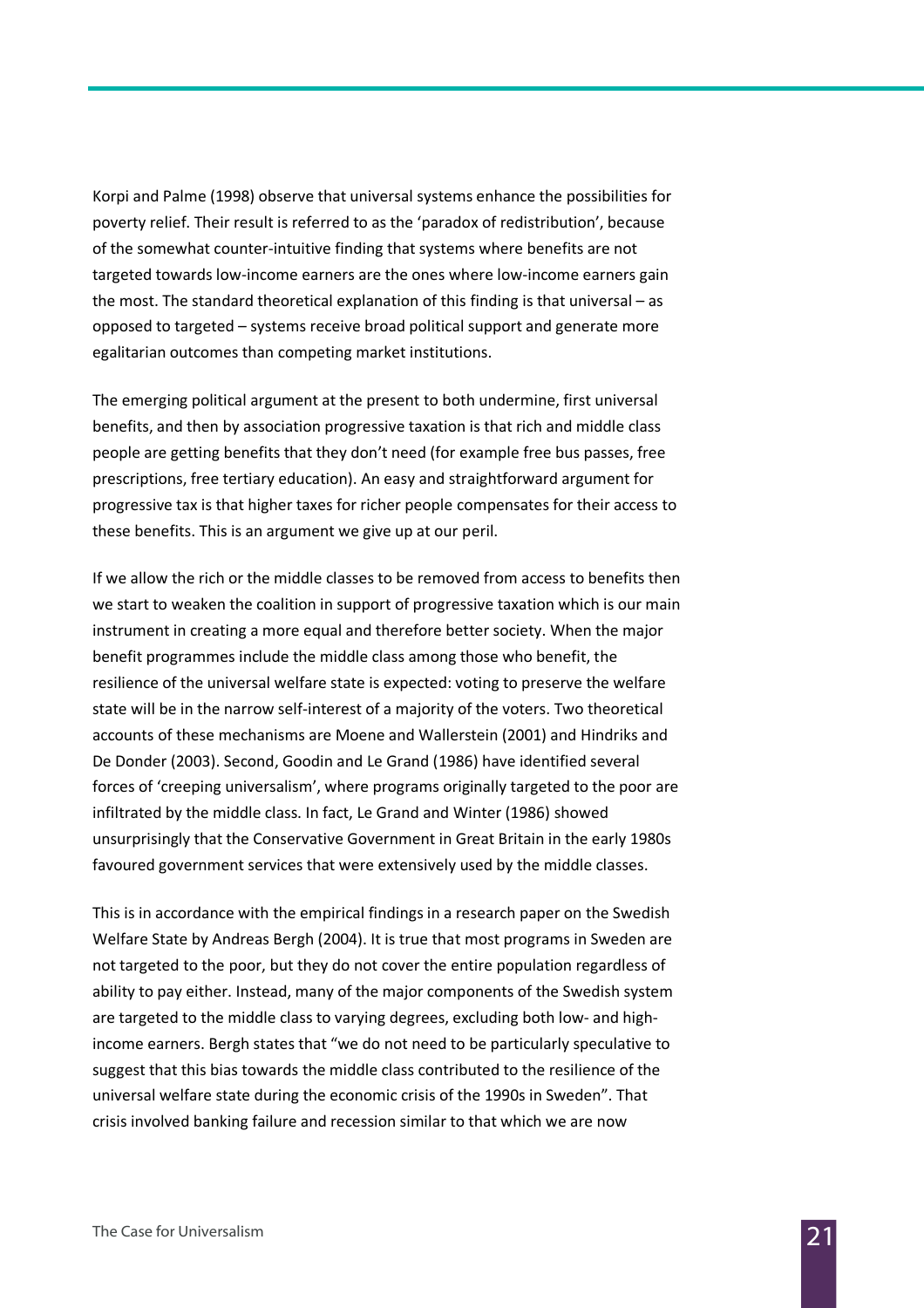experiencing in the UK. We should learn that not to support universalism will remove the resilience of our welfare state and leave it open to attack and degradation by its enemies.

Progressive taxes and universal benefits are the joint pillars of the welfare state. Without either the roof will fall in. We know unequal societies are harsh and painful for many. The state and progressive taxation are vital to ensuring equality and in creating a good society. The neoliberal project is damaged but like a walking zombie refuses to die. The wrong thinking and narrow orthodoxies remain like a hangover from a bad party that went on too long. Let's not fall back into those narrow ways of understanding our political economy and society just because we lack the courage or creativity to find something better.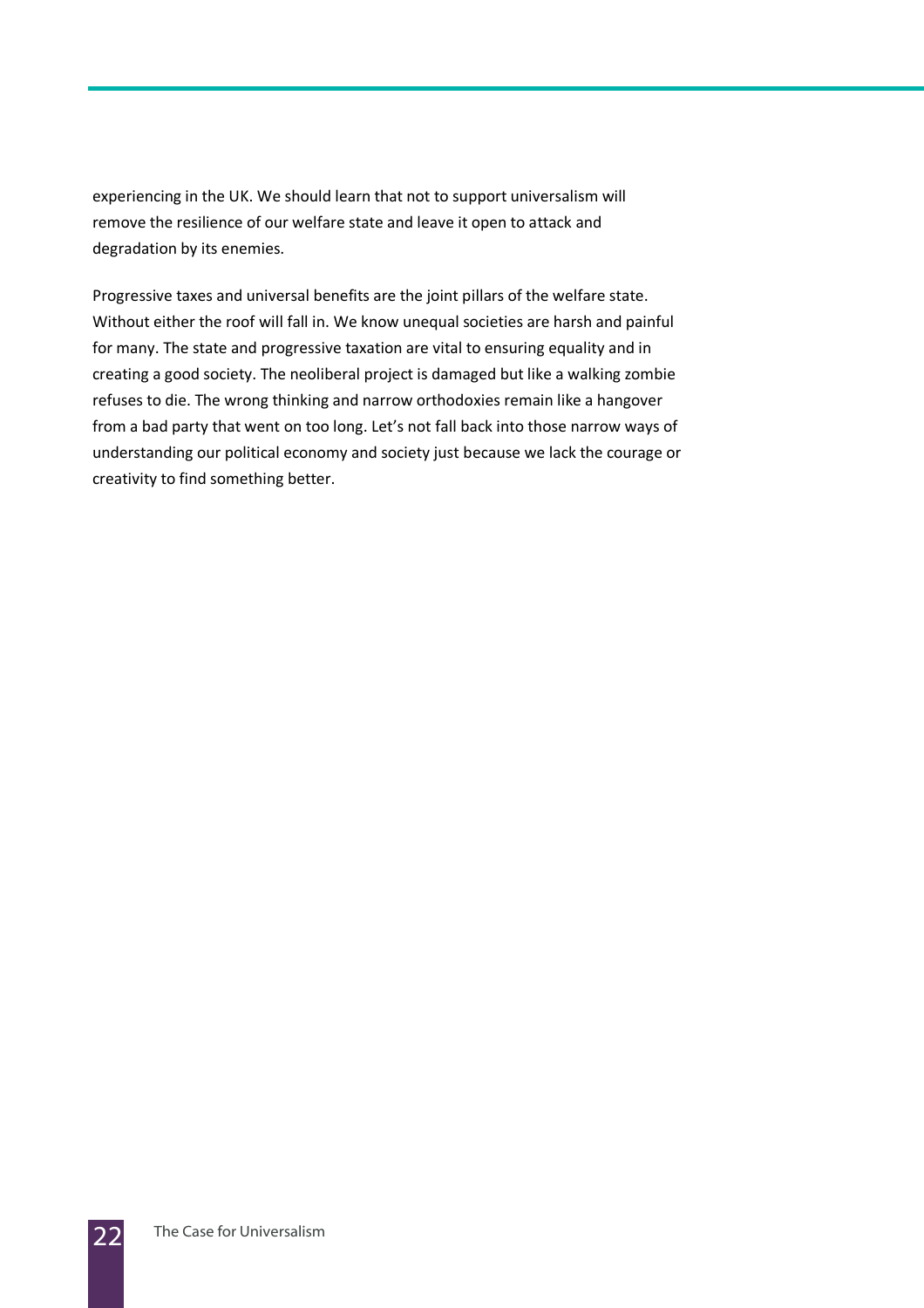## The Political Philosophy of Universalism

At the Labour Party Conference in Blackpool in 1949, Aneurin Bevan said "The language of priorities is the religion of socialism". A distortion of this quotation has proved a justification for a radical shift in the philosophy of the contemporary Labour Party. It became, through a process of degradation, Tony Blair's fetish for "tough choices" and provided a cover for the shift from one political philosophy to another. Understanding the political philosophical implications of universalism is as important as understanding the fiscal and economic implications.

It is worth emphasising the two phrases which lie at the heart of the concept of universalism:

#### "From each according to ability to each according to need"'; and "From the cradle to the grave"

As has been made clear in the tax section, this is nothing more than the two elements of the philosophy of the universal welfare state – progressive, redistributive taxation and seamless provision of social welfare for all in a linked social system. But it is very clearly something more than simply a statement of management principles; it is a statement about the fundamental means of ordering society. It is measurably the most successful system of ordering society we have yet to achieve if success is to be defined by the balance of economic and social performance (Wilson and Pickett, 2010). And it is arguably the most morally and ethically successful means of organising advanced society yet devised, one in which the worst impacts of poverty, ill health, social breakdown and other social failure are significantly mitigated if not entirely removed.

In the most general terms, there are three philosophical means via which society can respond to social problems:

- Universalism assumes that core social functions should be equally available to all irrespective of any personal, social or economic attribute.
- Selectivity assumes that targeted support should be provided by the state to those assessed as unable to secure that provision in their own right, but that this should not be provided to others.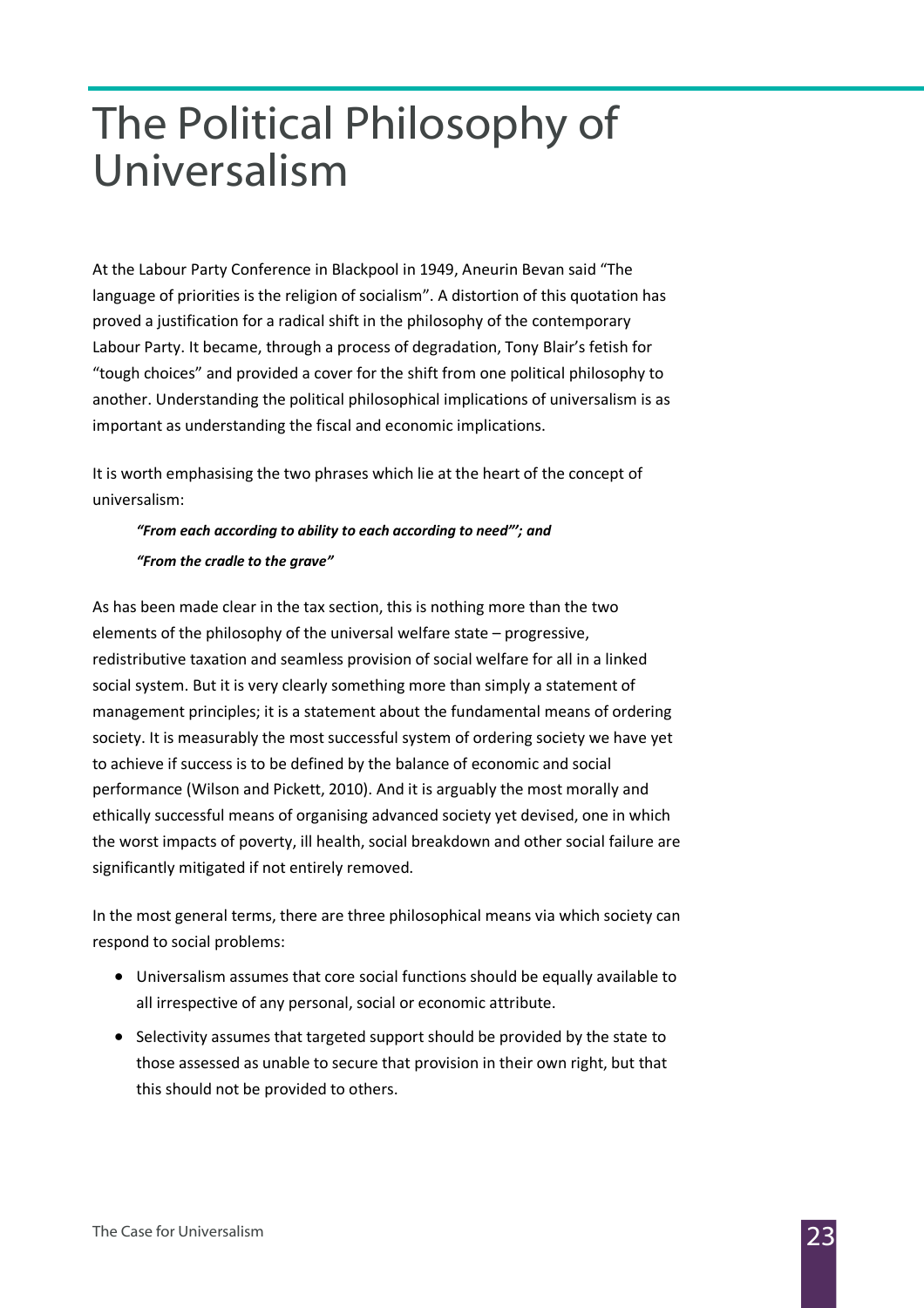• Charity assumes that there is no inherent state need to provide social provision and that social failure should be met voluntarily.

While there are of course different elements of these approaches identifiable in different social systems, broadly western societies moved from a charitable system to a universal system through the first half of the 20th century and then from universalism towards selectivity in the period from around 1970. In practice now, western societies would not be able to revert to a system based solely on charity; both the Public Good needs of universal services such as education are crucial to economic survival and the social cohesion implications of removing a guaranteed safety net from the population would be excessively damaging to an advanced society.

What we therefore have in practice is a straightforward philosophical debate about the balance of two social approaches to the organising principles of society. That both approaches exist in almost every advanced western nation must not be taken to mean that they are two 'versions' of the same approach; they are not. It was always recognised that universalism has limits and that it necessarily has some degree of selectivity (payments to help people with the financial burden which comes with disability are clearly not payments everyone should receive and no-one would argue that certain consumer goods are a 'universal right' that all should get free of charge). But the limits of universalism are defined by function and not primarily by cost; that an able-bodied person does not get disability allowances is not to save money and nor is the fact that no-one is entitled to 'free beer'. When one says 'here ends universalism' it is on the basis of social accounting and not fiscal accounting. The reason that this makes universalism so attractive is that it both binds society together and is an incredibly effective and efficient means of delivering social services.

A selective approach is different. It begins not from an assessment of social need in a flexibly-adaptable system but from an assessment of affordability in a system in which a crucial part of the equation is fixed solid. A selective approach separates the 'ability' and 'need' elements of the universal philosophy. It instead fixes the contributory element of the system (the tax element) on the basis of other political considerations and scales the provision element in a zero-sum game of 'so what are we going to spend this on?'. Welfare provision then becomes only one part of an expenditure programme which is no longer predicated primarily on a social contract.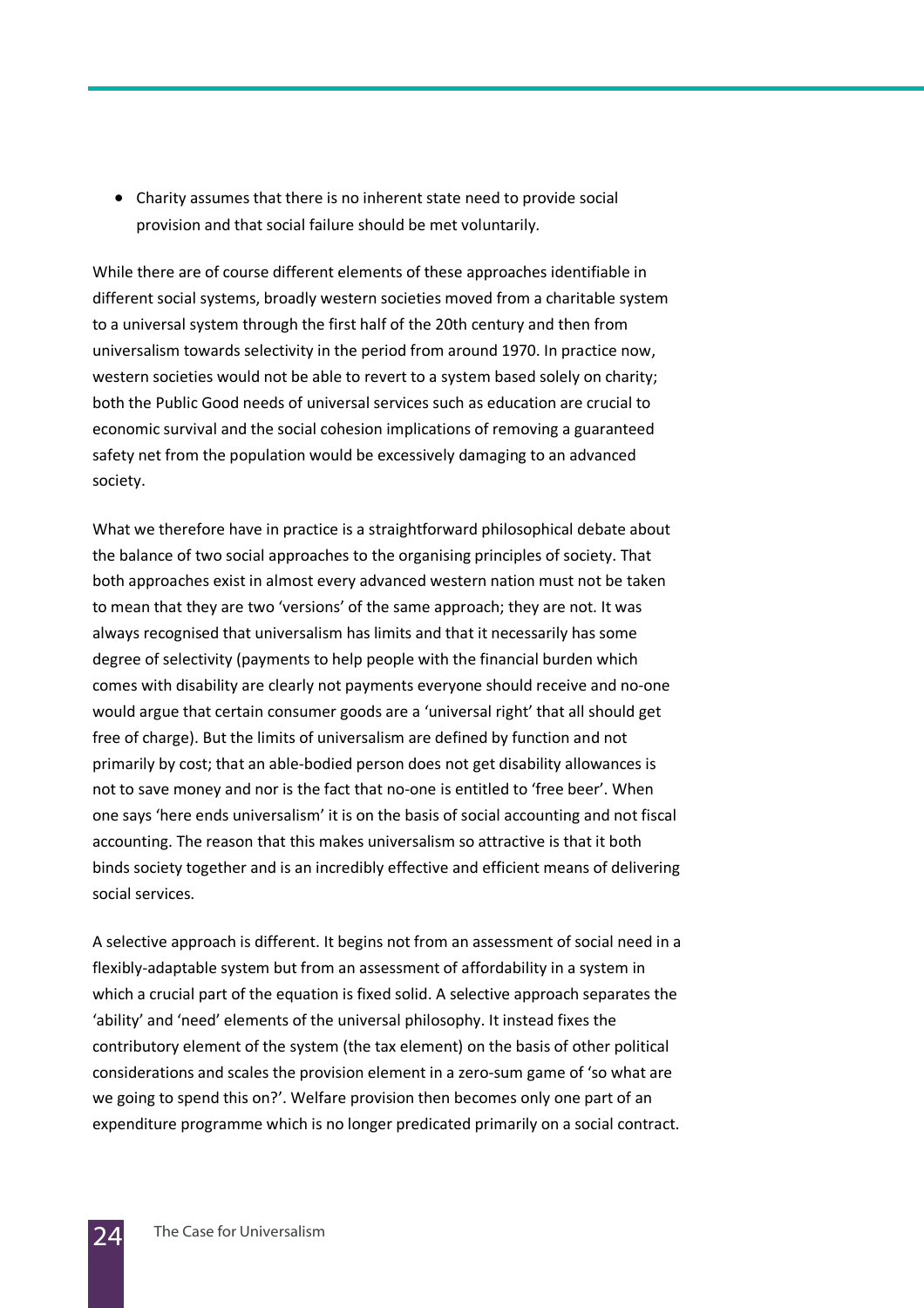In fact, the social contract itself is changed; now the responsibility of government is not so much to create the best possible society but to take from the individual the minimum necessary. Here tax is no longer seen as an expression of the very values of society ('from each according to ability to each according to need') but as an unfortunately necessary evil. This is a fundamentally different way of understanding the social contract.

#### Why did we see this shift from universalism to selectivity?

Simply put, this was one essential function of the dismantling of the post-war welfare settlement. It is at the heart of neoliberal politics; a society in which the right of the individual to pursue an unfettered strategy of self enrichment is believed to be the best means of organising society. This is presented as 'don't tax me for what I don't receive', an outright rejection of the concept of redistribution. Selectivity is presented as a means of allowing everyone to get richer, but it is very demonstrably no such thing. In practice, selectivity is a means of allowing a few to become richer through a process of ever-increasing inequality. The period in the west in which the post-war gains in reducing inequality were lost coincides with the rise of selectivity.

But even this is to misread the political philosophy of selectivity, because in practice the primary beneficiaries are not simply those who have a slightly lower tax bill. Selectivity is a philosophy most energetically pressed for by corporations since it is often corporations which are best able to benefit. For decades the US healthcare corporations were greatly frustrated by their inability to expand. The US market was saturated, the markets in the developing countries insufficiently developed to be profitable and the potentially lucrative markets of western Europe were stubbornly closed through the practice of universal state provision.

It is rare that the case for selectivity is not accompanied by the case for privatisation. Take an example like the introduction of variable tuition fees for universities in England. Every piece of rhetoric was orientated to the argument that this was just a fairer way to fund higher education, the participants (incorrectly) taken to be the primary beneficiaries. This was not a change in university education, only in how it was paid for. Except very quickly there was a parallel agenda of altering the criteria for achieving university status to enable for-profit universities to be established and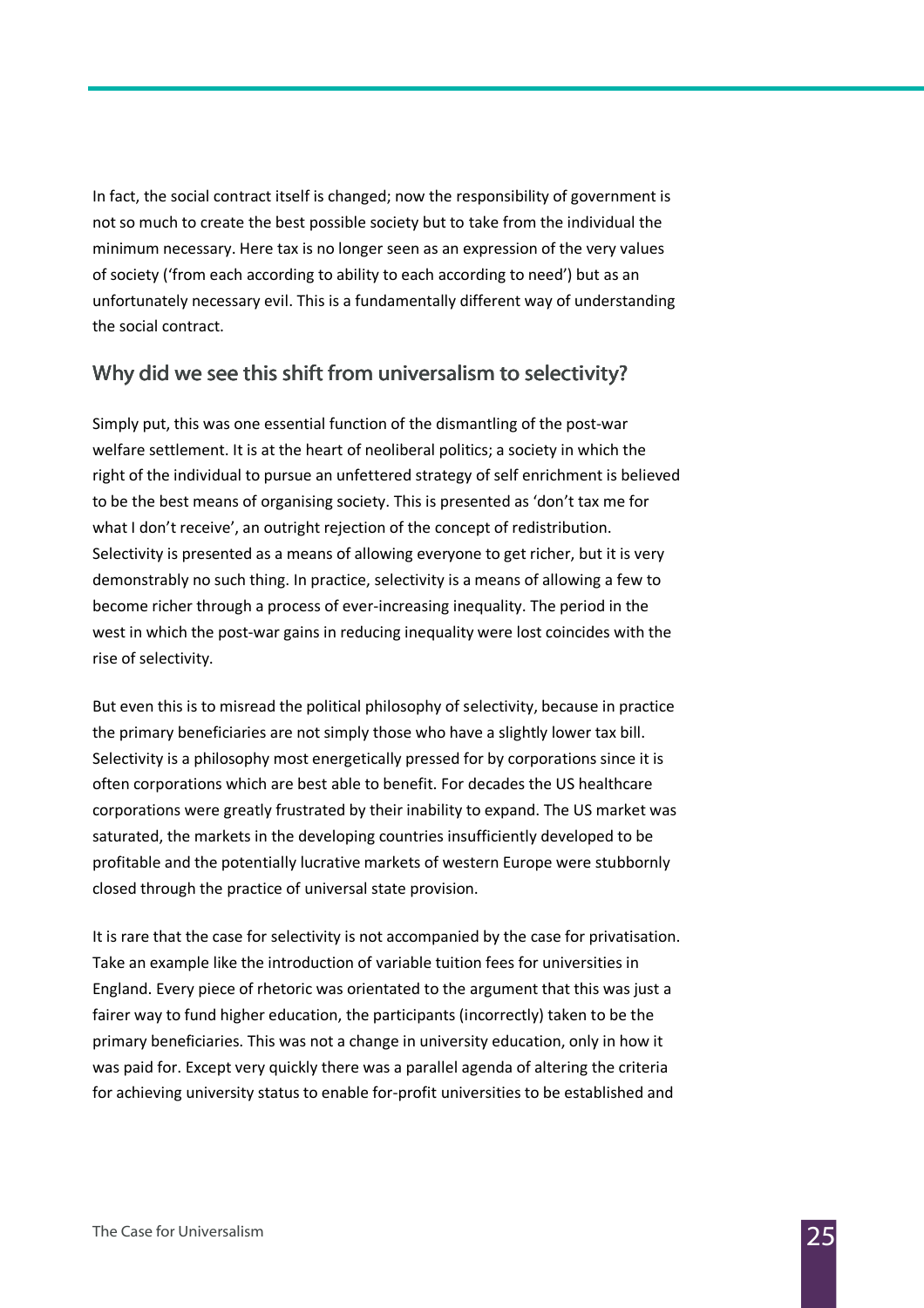then highly ideological decisions were taken about which courses would be state subsidised, primarily predicated on the views of industry.

Selectivity is a cornerstone of neoliberal economics, injecting markets into every possible aspect of life with the primary purpose of transferring wealth from individuals to corporations. Wherever we can identify reduced social provision we can identify commercial back-fill. It is this too which creates such rapidly-increasing levels of inequality wherever selectivity takes hold.

So, it is essential to understand that these are two separate political philosophies. One asks 'how can we make society as good as it can be?' and the other 'what is the least we can do to stop society failing?'. One says 'we create a social contract on the basis of our role as citizens' and the other 'we create an economic contact and deliver social services only where that economic contract fails'. One says 'there is a need to mitigate the power of the few over the many' and the other says 'the guiding principle of society is the capacity of the few to exert power over the many'.

To misunderstand this is politically dangerous. It is to believe that neoliberal consumerism is actually a means of redistribution when precisely the opposite is the case. That this right-wing political philosophy is now redefined as a left-wing philosophy is one of the most corrosive pieces of political drift we have seen in the UK. Reducing services to the rich is universally recognised as one of the most certain ways to reduce services to the poor – the empirical evidence against the claim that universalism benefits the rich is reinforced again and again throughout this report.

So let us put this clearly; when Nye Bevan said socialism is about priorities that was not for a second a challenge to the principle of universalism. It was a simple statement about the need to engage in a debate about the necessary functional limits of universalism. For any politician in the UK unaware of the implications of rejecting not the limits of universalism but the very principle of universalism, they should take some time to consider the philosophical and practical outcomes of such a rejection;

- Rejects social solidarity for consumerism;
- Puts the priority to reduce tax for the affluent ahead of social solidarity for the non-affluent;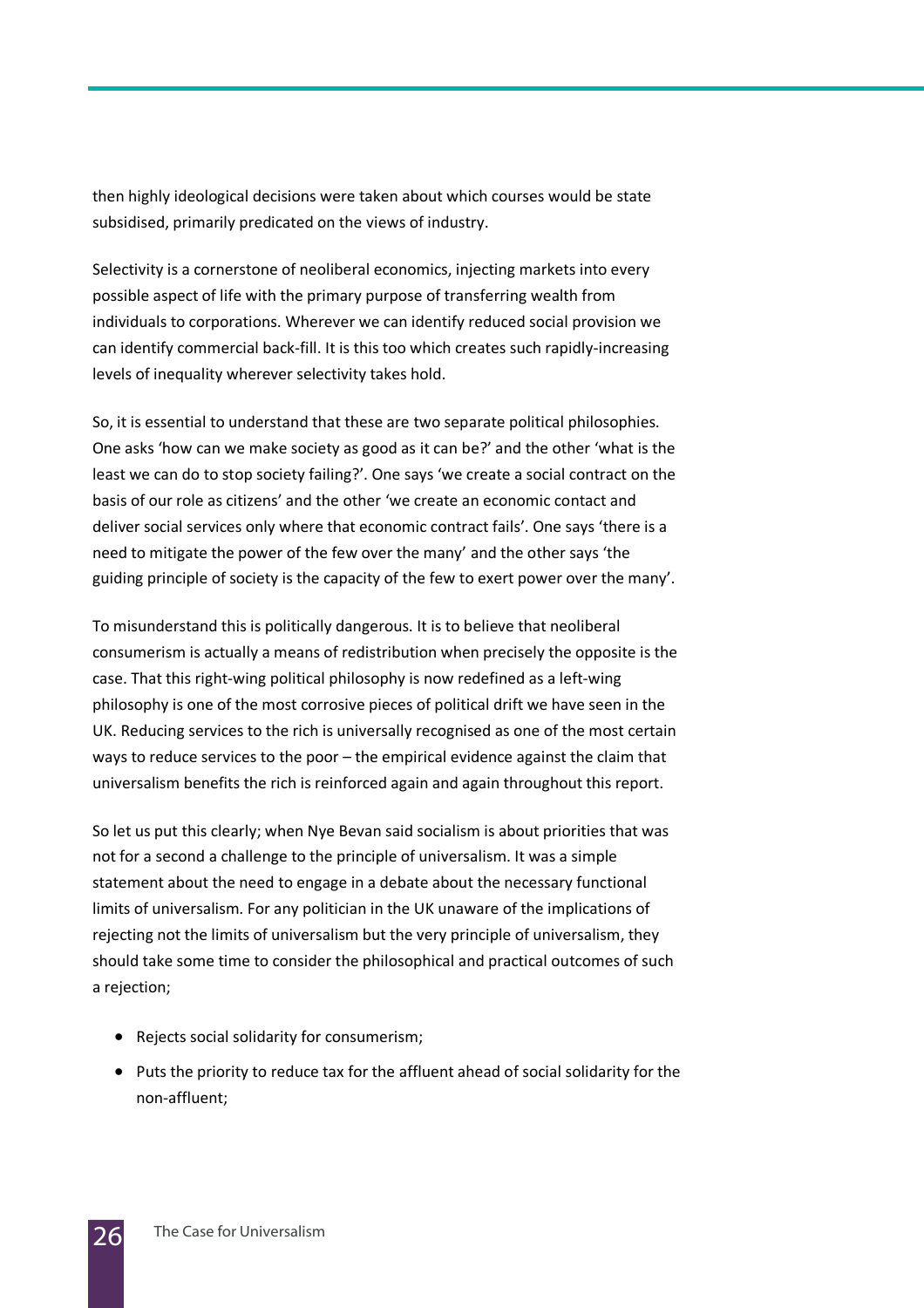- Undermines the idea that people have a right to certain social services simply by dint of being a citizen;
- Enables a debate which always facilitates greater corporate exploitation of citizens;
- Creates a system so inefficient it is destined to under-perform, further undermining the system itself.

People are looking at the wrong quotation from Bevan; what they should be reading is "soon, if we are not prudent, millions of people will be watching each other starve to death through expensive television sets". Such is the price of failure to understand the difference between principle and pragmatism.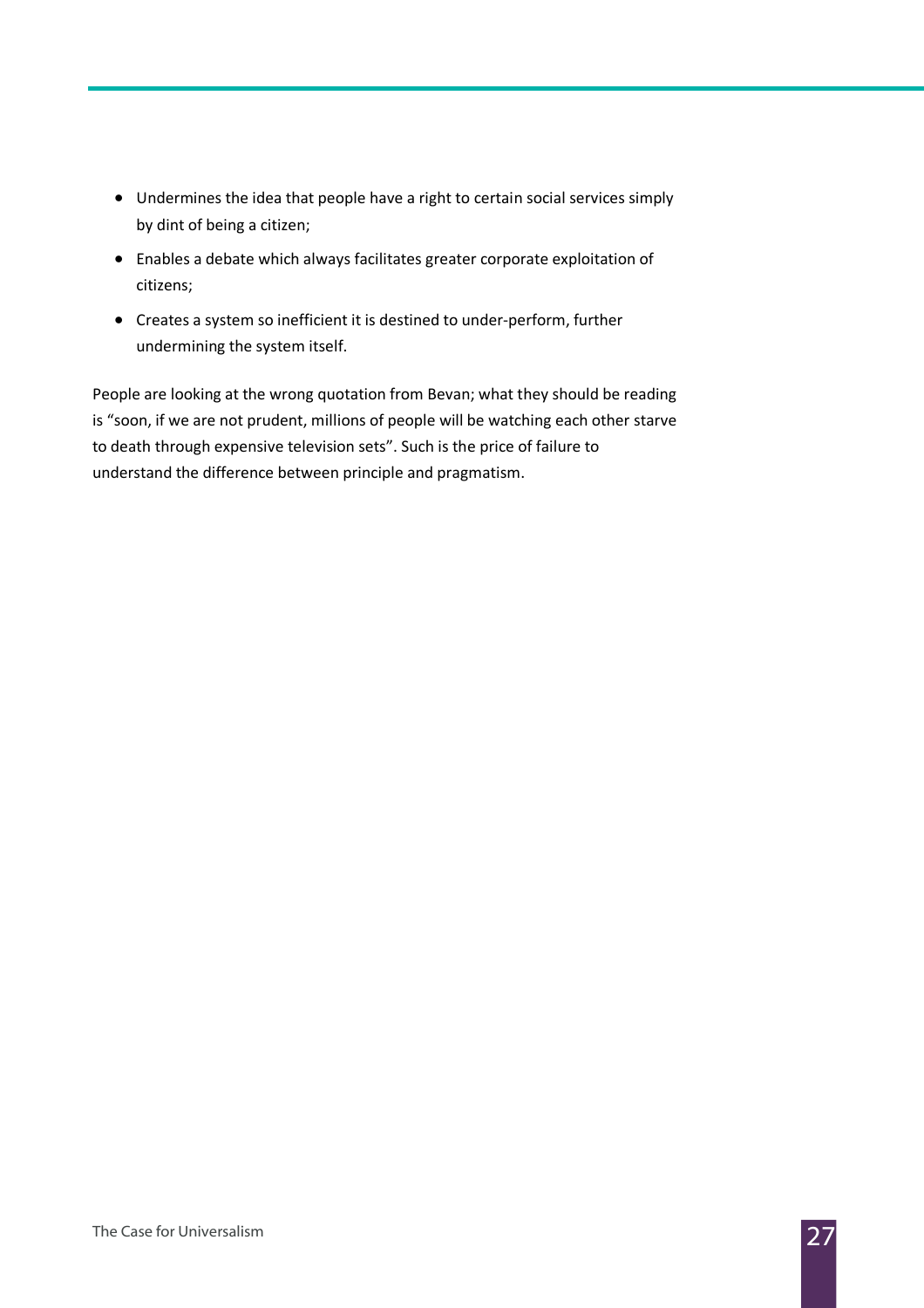### References

Baldwin, P (1990), The politics of social solidarity, Cambridge: Cambridge University Press.

BBC (2003), http://news.bbc.co.uk/1/hi/events/newsnight/1372220.stm

Bergh, A (2004), The Universal Welfare State, Theory and the Case of Sweden, Political Studies,Vol 52 745-766

Blastland, M (2010), Will spending cuts have to assault middle-class voters?, BBC News, 14.7.10, http:// www.bbc.co.uk/news/10617218.

Bramley, G (1998), Where does public spending go?, London: Department of the Environment

Commission on Social Justice (1994) Social Justice: Strategies for National Renewal: Report of the Commission on Social Justice, London: Vintage.

Cuthbert, Jim and Margaret (2012) Using Our Buying Power to Benefit Scotland – the case for change, Jimmy Reid Foundation, http://reidfoundation.org/portfolio/using-our-buying-power-to-benefitscotland-the-case-for-change/

Danson, M. (2012) 'Whose economy? Scotland in Northern Europe: balancing dynamic economies with greater social equality', presentation to The Economy, Energy and Tourism Committee 4th annual joint seminar with the STUC on "Growth versus the Scottish Government's 'Golden Rules' and Economic Strategy", 21st February 2012, http://www.scottish.parliament.uk/parliamentarybusiness/ CurrentCommittees/47772.aspx

Department for Work and Pensions (2012), Fraud and error in the benefits system, http:// statistics.dwp.gov.uk/asd/asd2/fem/fem\_1011\_revised.pdf, p 15

Elliott, L. and Atkinson, D. (2012) Going South: Why Britain Will Have a Third World Economy by 2014, Basingstoke: Palgrave Macmillan.

Esping-Anderson, G (1996), Welfare States in Transition, Sage

Eurostat press release (2012) http://epp.eurostat.ec.europa.eu/cache/ITY\_PUBLIC/3-08022012-AP/ EN/3-08022012-AP-EN.PDF, 21/2012 - 8 February 2012.

Field, F., Meacher, M. and Pond, C. (1977) To Him Who Hath: A Study of Poverty and Taxation, Harmondsworth: Penguin Books.

Goodin, R E (2002), Towards a minimally presumptuous social welfare policy, in P van Parijs (ed) Arguing for basic income, London: Verso.

Goodin, R. E. and Le Grand, J. (1986), 'Creeping Universalism in the Welfare State: Evidence from Australia', Journal of Public Policy, 6 (July/Sept), 255–7

Guardian (2012), Predistribution: an unsnappy name for an inspiring idea, http://www.guardian.co.uk/ commentisfree/2012/sep/12/ed-miliband-predistribution

Guardian (2012), Wage inequality rises across the UK, http://www.guardian.co.uk/money/2012/ nov/07/wage-inequality-rises-ons

Hills, J, Smithies, R and McKnight, A (2006), Tracking income, London: LSE Centre for the Analysis of Social Exclusion.

Hindriks, J. and De Donder, P. (2003), 'The Politics of Redistributive Social Insurance', Journal of Public Economics, 87 (12), 2639–60

HMRC (2011), Tax Receipts Forecast 2011/12, TSO

HMRC (March 2012), The Exchequer effect of the 50 per cent additional rate of income tax, TSO

HM Treasury (2012), UK Budget, TSO

Horton, T and Gregory, J (2009), The Solidarity Society, London: Fabian Society, p xxxi

Korpi, W. and Palme, J. (1998) 'The Paradox of Redistribution and Strategies of Equality: Welfare State Institutions, Inequality, and Poverty in the Western Countries', American Sociological Review, 63 (5), 661–87.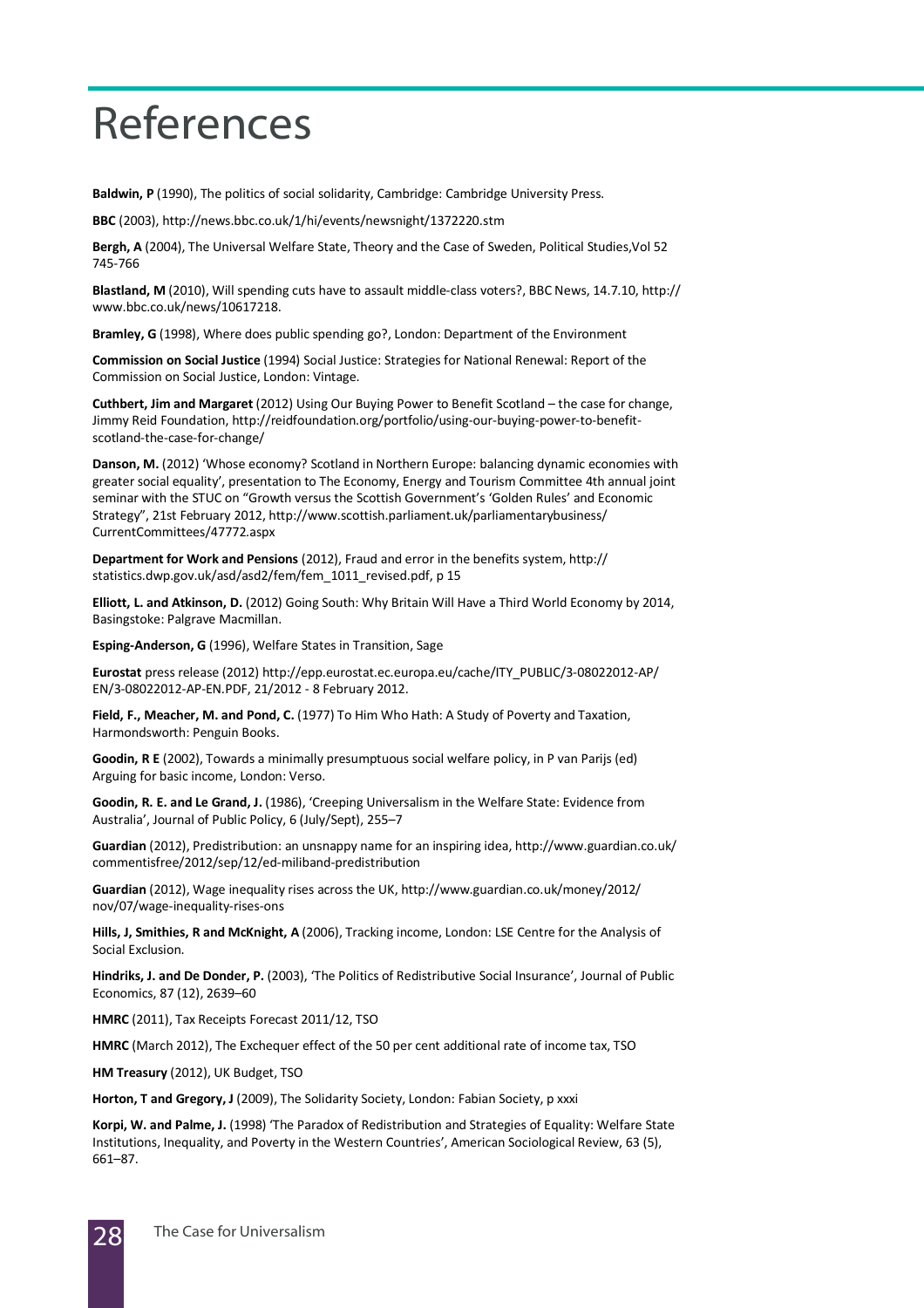Lansley, S. (2011), Rising inequality and financial crises: Why greater equality is essential for recovery, London: Centre for Labour and Social Studies.

Legatum Institute (2012), The 2012 Legatum Prosperity Index, http://www.prosperity.com/ RegionalAnalysis-2.aspx .

Le Grand, J (1982), The strategy of equality, London: Allen and Unwin

Le Grand, J. and Winter, D. (1986), 'The Middle Classes and the Welfare State under Conservative andLabour Governments', Journal of Public Policy, 6 (4), 399–430.

Lister, R (1990), The exclusive society, London: Child Poverty Action Group

van Oorschot, W (1995), Realizing rights, Aldershot: Avebury

Moene, K. O. and Wallerstein, M. (2001), 'Targeting and Political Support for Welfare Spending', Economics of Governance, 2 (1), 3–24.

Oxfam and UWS (2011) Whose Economy, M Danson and K Trebeck (eds.), http://policypractice.oxfam.org.uk/publications/whose-economy-seminar-papers-complete-series-188809

van Parijs, P (ed) (1992) Arguing for basic income, London: Verso

Paugam, S (2004), La disqualification sociale, Paris: Presses Universitaires de France.

The Poverty Site (2012), Households Below Average Income, http://poverty.org.uk/s09/index.shtml? 2#g2

Rothstein, B. (2008) Is the Universal Welfare State a Cause or an Effect of Social Capital?, QoG Working Paper Series 2008:16, http://www.qog.pol.gu.se/digitalAssets/1350/1350669\_2008\_16\_rothstein.pdf

Smart, G (1993), Who benefits from local services?, LSE/STICERD

Spicker, P (2007), The idea of poverty, Bristol: Policy Press, ch 8.

Stiglitz, J. (2012) The Price of Inequality: How Today's Divided Society Endangers Our Future, WW Norton, New York.

Telegraph (2011), http://www.telegraph.co.uk/news/politics/labour/8963450/Lord-Mandelsonsecrets-of-a-filthy-rich-fortune.html

Titmuss, R (1987) Universal and selective social services, in The Philosophy of Welfare, Allen and Unwin 1967, p 138.

Townsend, P. (1968) 'Selectivity: a nation divided', in Social Services for All?, London: Fabian Society.

Townsend, P (1976), Sociology and social policy, Harmondsworth: Penguin p.126.

Townsend, P. (1979) Poverty in the United Kingdom, London: Penguin Books and Allen Lane.

UNPFA (2008), Linking Population, Poverty and Development, http://www.unfpa.org/pds/ urbanization.htm

Walker, A., Sinfield, A. and Walker, C. (2011) Fighting Poverty, Inequality and Injustice: A Manifesto Inspired by Peter Townsend, Bristol: Policy Press.

Walker, C. (2011) 'For universalism and against the means test', in A. Walker, A. Sinfield, and C. Walker, Fighting Poverty, Inequality and Injustice: A Manifesto Inspired by Peter Townsend, Bristol: Policy Press, 133-152.

Wilkinson, R. and Pickett, K. (2010) The Spirit Level : Why More Equal Societies Almost Always Do Better, London: Allen Lane.

Williams, Z. (2013) Achieving a Social State: What can we learn from Beveridge's Giant Evils?, London: Centre for Labour and Social Studies.

World Economic Forum (2011) The Global Competitiveness Report 2011-2012, http:// www3.weforum.org/docs/WEF\_GCR\_Report\_2011-12.pdf.